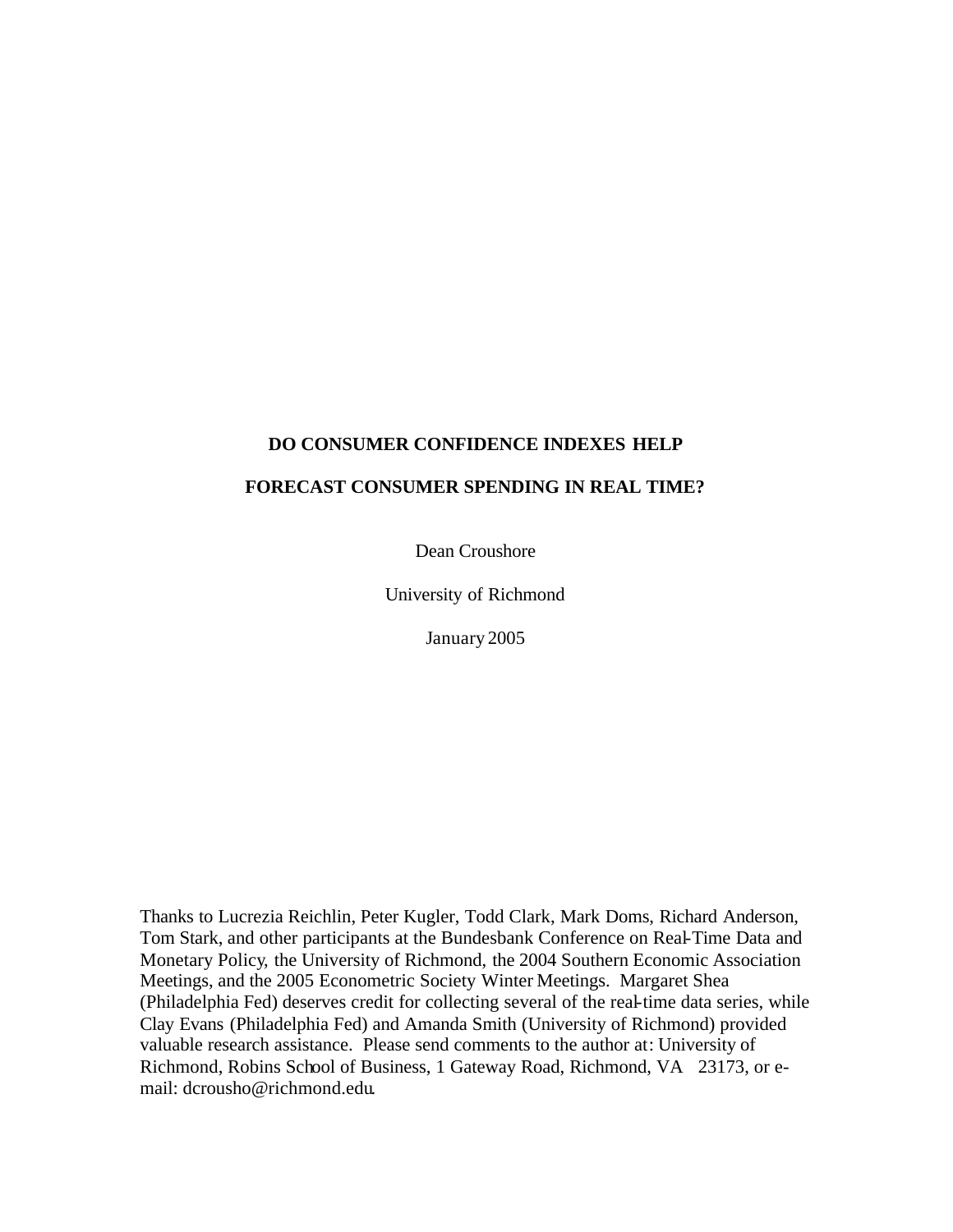# **DO CONSUMER CONFIDENCE INDEXES HELP FORECAST CONSUMER SPENDING IN REAL TIME? ABSTRACT**

Could a researcher or policy analyst use data reported from surveys of consumer confidence to improve forecasts of consumer spending? This issue has been examined in the literature previously, which reached the conclusion that consumer confidence data helped improve the forecasts slightly, but not statistically significantly. But that research was based on latest available data and thus did not use the data that would have been available to forecasters in real time. This paper remedies that shortcoming, using the Real-Time Data Set for Macroeconomists to analyze the quality of forecasts made with indexes of consumer confidence. We conjecture that using real-time data might show greater marginal significance for consumer confidence because the surveys might capture effects that will not appear in the data until they are revised. The main finding is that the indexes of consumer confidence are not of significant value in forecasting consumer spending. In fact, in some cases, they make the forecasts significantly worse, suggesting that consumer confidence surveys are no better than government data agencies in capturing information about consumer spending.

(*JEL* classification: E27)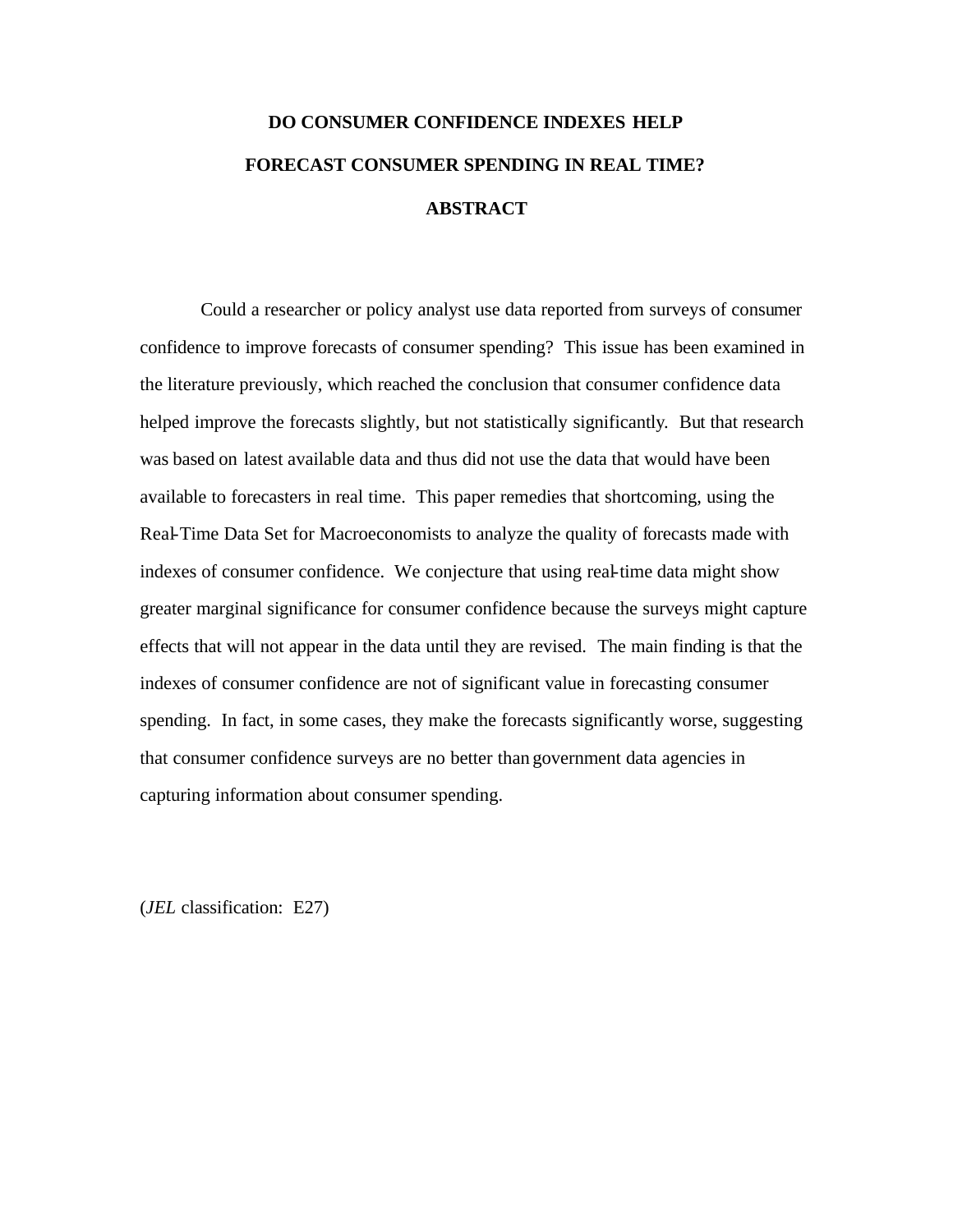## **DO CONSUMER CONFIDENCE INDEXES HELP FORECAST CONSUMER SPENDING IN REAL TIME?**

A recent symposium held at Princeton University, "How Confident Can We Be in Consumer Confidence?" (May 10, 2002) examined the ways in which indexes of consumer confidence were gathered and used. The *New York Times* reported that "whatever the shortcomings of the consumer confidence indexes, nearly all the researchers agree that when combined with other data, they provide some additional information in forecasting consumption." (Uchitelle, 2002)

The idea that indexes of consumer confidence may be useful in forecasting consumption was first proposed by Eva Mueller (1963), who used ten years of data from the Michigan survey of consumers. She found that consumer confidence was a significant explanatory variable for consumption spending in a regression that included lagged consumption in the equation. Frederic Mishkin (1978) found that the significance of the Michigan consumer confidence measure depended on what else was included on the right-hand-side of the equation for predicting spending on durable consumer goods adding financial variables to the equation greatly reduced the explanatory power of consumer confidence. Christopher Carroll, Jeffrey Fuhrer, and David Wilcox (1994) confirmed Mishkin's finding for overall personal consumption expenditures, noting that the explanatory power of the confidence index declined after 1978. Yash Mehra and Elliot Martin (2003) showed that consumer confidence matters in regression equations for consumer spending because it helps predict future changes in income and the real interest rate. Thomas Garrett, Rubén Hernández-Murillo, and Michael T. Owyang (2004)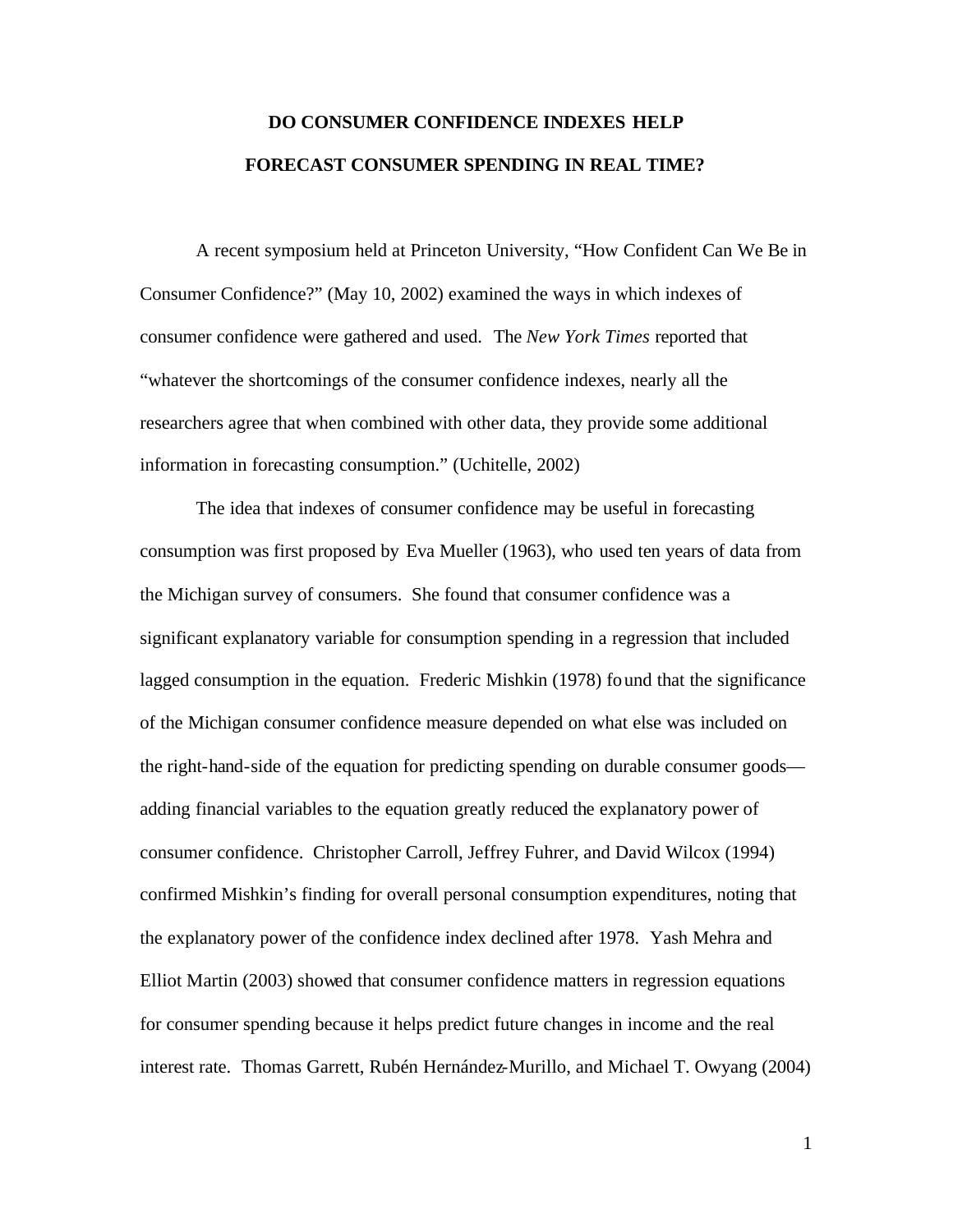used regional data to show that consumer confidence helps predict retail spending in U.S. states. However, this literature bases its results entirely on in-sample results and does not ask the question of whether the consumer confidence indexes could be used to forecast consumer spending out-of-sample.

The first paper to perform out-of-sample forecasting experiments for consumer confidence was Jason Bram and Sydney Ludvigson (1998), who tested the Michigan index against the Conference Board index and found greater explanatory power in the Conference Board's index. In their out-of-sample forecasting exercises, they found that the Conference Board's index reduced the root-mean-squared forecast error (RMSFE) relative to a baseline forecasting equation in which consumption spending growth is forecast with its own lags, and lags of income growth, growth in real stock prices, and the change in the interest rate, while the Michigan survey increased the RMSFE. However, neither change in RMSFE was statistically significant.<sup>1</sup>

Several papers have examined the ability of the confidence indexes to influence variables other than consumption spending. For example, Eric Leeper (1992) showed that the Michigan index helps explain movements in industrial production and unemployment, but the explanatory power disappears when real stock prices and the interest rate are added to the system of equations. Forecasts are not improved by using the Michigan index. He concludes that the Michigan index does not include information not already available to financial markets.

More recently, Philip Howrey (2001) tested whether the Michigan survey helps predict business cycle turning points and consumption spending. He found that the

 $1$  A similar exercise was conducted on UK data by Joshy Easaw and Saeed Heravi (2004).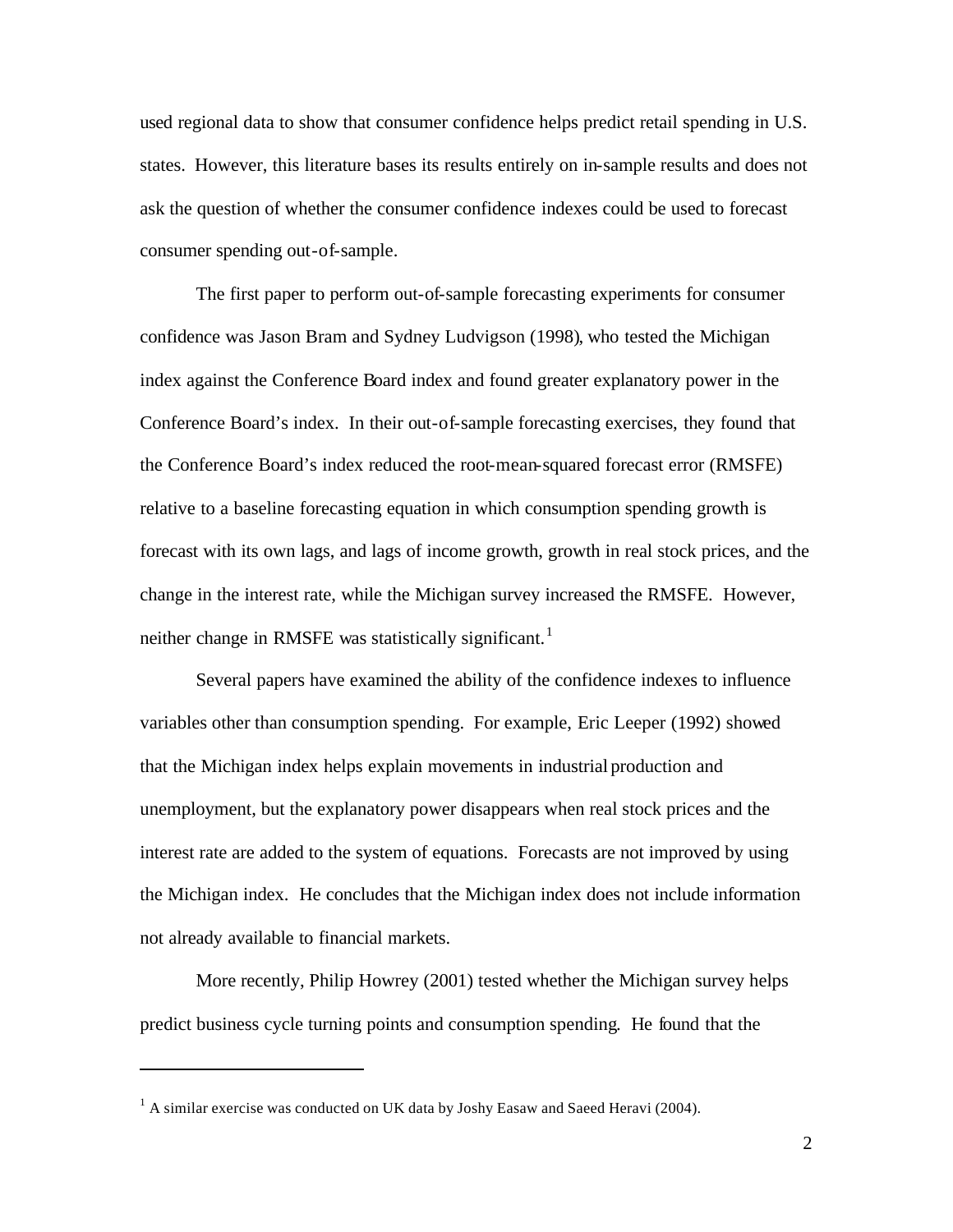monthly information in the confidence index helps improve quarterly forecasts, so the high-frequency information in the Michigan index appears useful. The last paragraph of his paper indicates directions for further research: "Most of these conclusions are based on models that were estimated over the entire sample period. It would be interesting to see whether these results also hold for recursive estimates of the forecasting equations. In addition, no attempt has been made to deal with issues of measurement error and data revision that accompany real-time forecasts." (p. 205) This is the point of departure for the current paper.

All of the research that examines whether indexes of consumer confidence help to forecast consumer spending are based on latest available data (the data ava ilable to the researcher), rather than data that were available to forecasters in real time. As a result, the regression exercises and forecasts that are contained in this research are not indicative of the value of the consumer confidence indexes in actual forecasting. A conjecture that arose at the Princeton symposium was that the confidence indexes might prove to be even more useful in real time than they were with latest available data, because the data revisions are based on information not known to government data collectors until after the fact, but people know about their own incomes and their own spending plans when they respond to the surveys of consumer confidence. So, the question to be answered is: are indexes of consumer confidence valuable for forecasting consumer spending in real time? And are they more valuable when combined with real-time data than if combined with latest available data?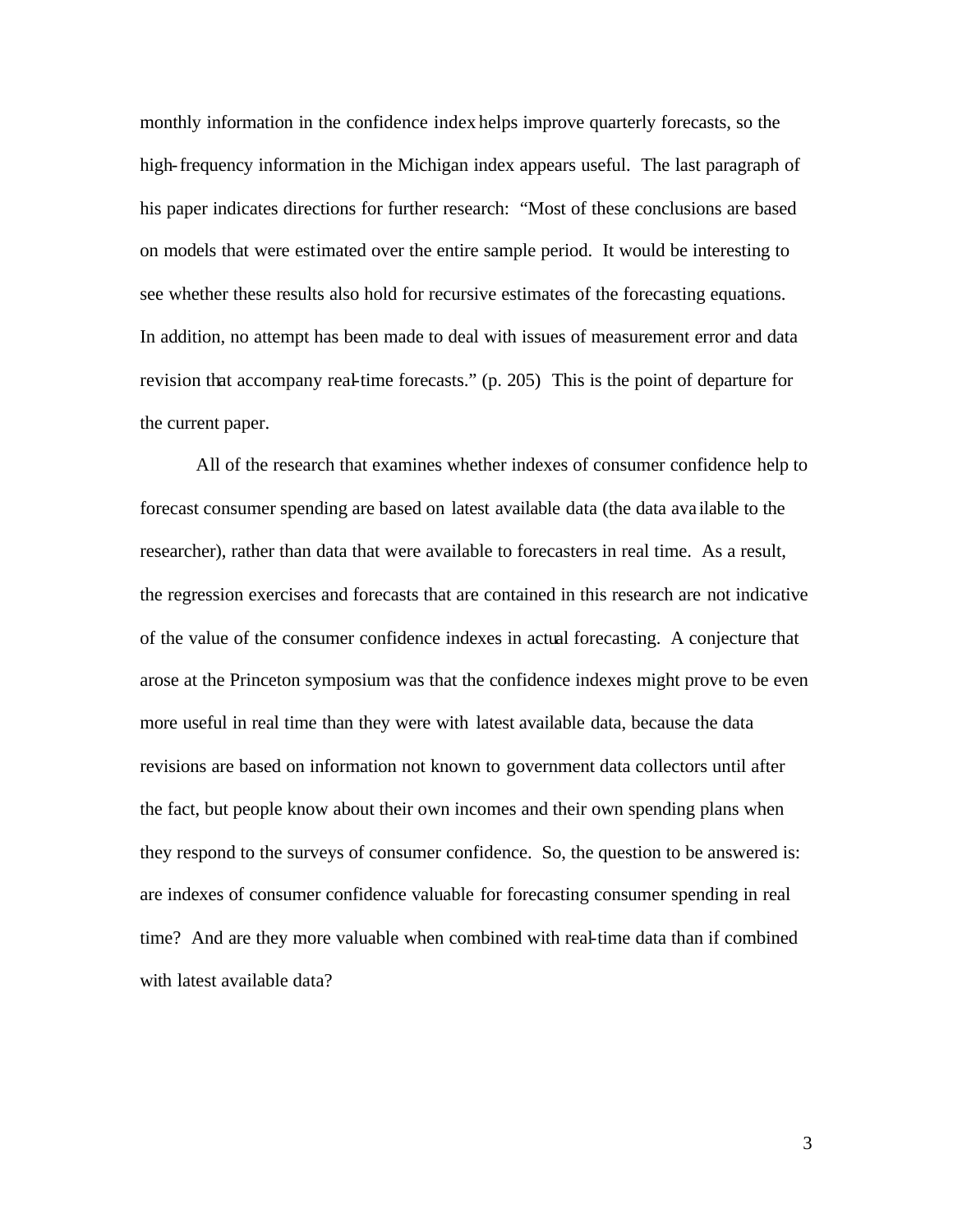### **I. Data on Consumer Confidence and Real-Time Macroeconomic Data**

To examine whether indexes of consumer confidence have any value in real time, we need data on consumer confidence and real-time macroeconomic data. This section describes the available data.

### **The Confidence Indexes**

 $\overline{a}$ 

We examine two different indexes of consumer confidence: the Surveys of Consumers taken at the University of Michigan (hereafter called the Michigan survey), and the Conference Board survey of consumer attitudes.

The Michigan survey began in 1946. Currently, each monthly survey asks approximately 500 telephone respondents about 50 questions, covering many different aspects of consumer attitudes and expectations. Economists have focused on a subset of questions relating to current and future economic conditions. The responses to three questions concerning future economic conditions (on national business conditions in the next year, on national business conditions in the next five years, and on family financial conditions in the next year) are added together to obtain an Index of Consumer Expectations (which we will call M-future). The responses to two questions concerning current economic conditions (on whether it is a good time for people to buy major consumer goods and on the family's financial condition relative to one year ago) are averaged to arrive at a Current Conditions Index (M-current). The responses to all five of those questions are combined to calculate an Index of Consumer Sentiment (M-overall). $^{2}$ 

 $2^{2}$  For more information on the Michigan survey, see the survey's web site at:

www.sca.isr.umich.edu/main.php. Economists have investigated some of the other questions in the survey as well, such as the expectations of inflation; see Croushore (2005) for an analysis of inflation forecasts from the Michigan survey compared with other forecast surveys.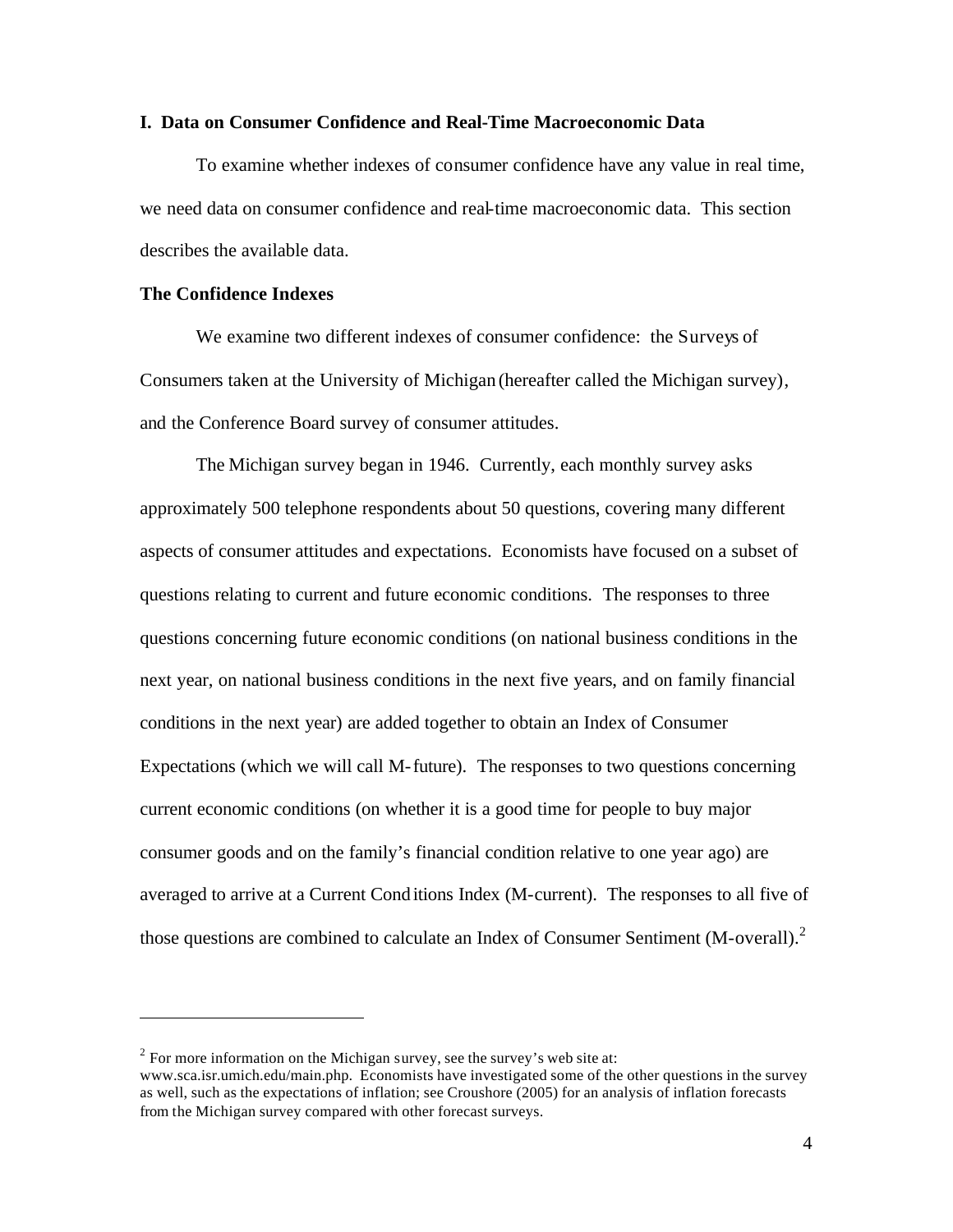The M-future index is one of the components of the Conference Board's index of leading indicators and the M-overall index is widely reported in the financial media on its release its month.

The Conference Board survey began in 1967 on a bi-monthly basis and has been conducted monthly since June 1977. Questionnaires are mailed to 5,000 households, with a response rate of about 70 percent. The consumer confidence index comes from the answers to five questions, which are similar to the Michigan survey. The responses to three questions concerning future economic conditions (on business conditions six months ahead, on employment conditions six months ahead, and on family income six months ahead) are added together to obtain an Expectations Index (which we will call CB-future). The responses to two questions concerning current economic conditions (on current business conditions and on current employment conditions) are averaged to arrive at a Present Situation Index (CB-current). The responses to all five of those questions are combined to calculate a Consumer Confidence Index (CB-overall).<sup>3</sup>

Figure 1 shows the two overall indexes, plotted over time from January 1978 to December 2002. In the graph, the gray shaded bars indicate recessions. Prior to the 1980 recession, the Michigan and Conference Board indexes had been declining steadily, then fell sharply before the recession began. Consumer confidence rebounded a bit when that recession ended, then fell during the 1981–1982 recession. In the remainder of the 1980s, the consumer confidence indexes remained fairly high, with a few twists and turns. In 1987, the stock-market crash in October caused consumer confidence to fall,

 $3$  For more information on the Conference Board survey, see their web site at: www.consumerresearchcenter.org/consumer\_confidence/methodology.htm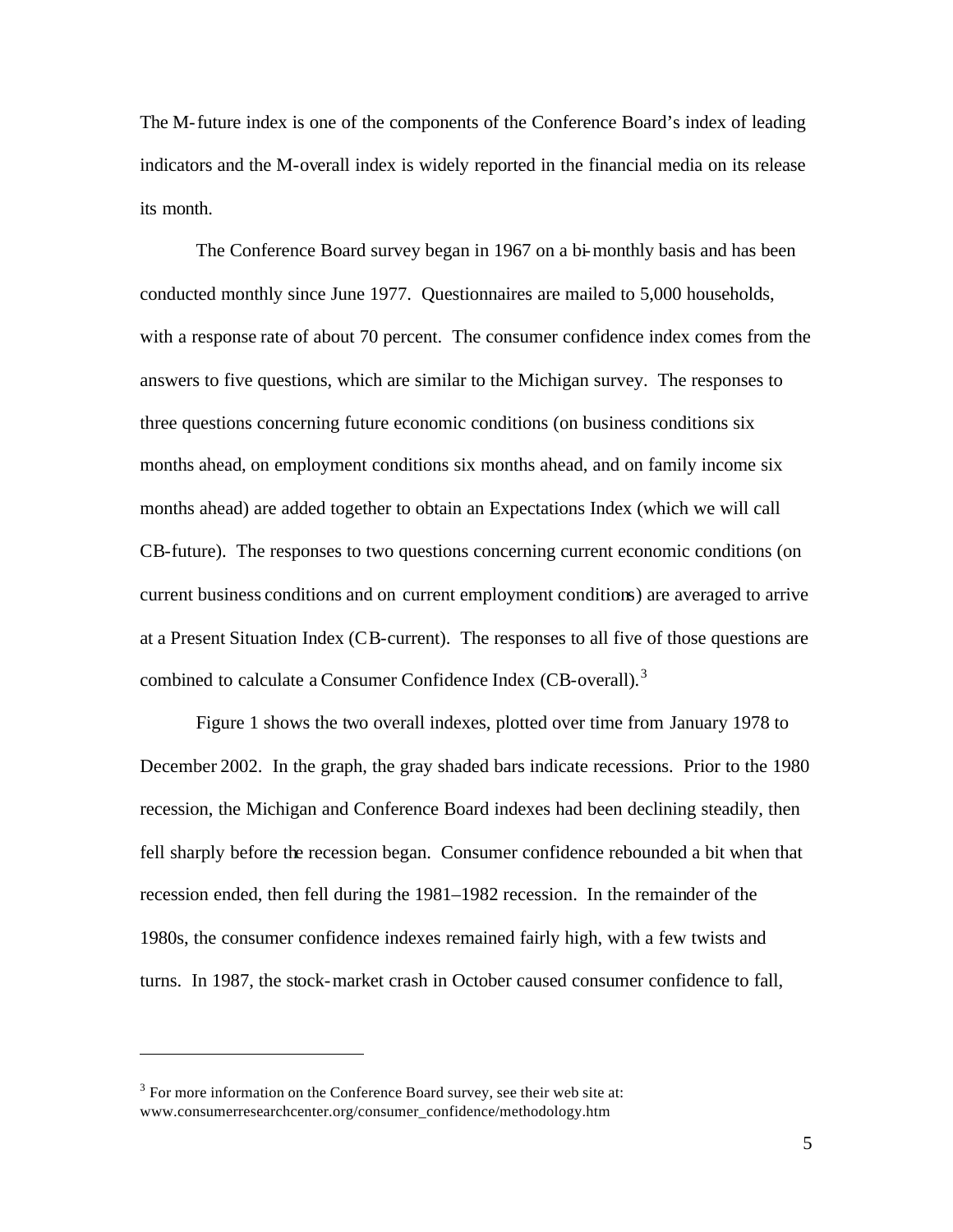but it rebounded shortly thereafter. Other than that, the Michigan index was fairly stable over most of 1984–1990, though with a slight downward trend. However, the Conference Board index, after declining slightly from 1984 to 1987, jumped up to a higher level in 1987, where it remained until about 1990. In the recession of 1990–1991, both indexes fell sharply. With slow economic growth after the recession, the indexes remained fairly low for some time. Both the Michigan and Conference Board indexes were more erratic in the period from 1991 to 1993 than they had been earlier. Consumers fared well in the remainder of the 1990s, and the confidence indexes rose to their highest levels ever. Confidence remained at a high level until 2000. The indexes all fell in late 2000 and early 2001, even before the recession began in March 2001.

From Figure 1, it is difficult to ascertain whether the consumer confidence indexes are likely to be helpful in forecasting recessions. In some cases, the indexes declined steadily well before a recession began. Mostly, the indexes fell after recessions began, except for the recession that began in March 2001.

However, even if indexes of consumer confidence are not too useful in predicting recessions, they may help in forecasting consumption spending. To illustrate this possibility, Figure 2 plots the Michigan overall index against the growth rate of consumption spending each month relative to one year earlier. The general movements of the two series correspond fairly closely. They declined together from 1978 to 1980, rose sharply together after the recession ended in 1982, drifted slowly downward together in the 1980s. In the 1990s, the Michigan index rose earlier than the growth rate of consumption spending, but both were very high in the late 1990s and fell together in the early 2000s. Similar patterns hold for the other indexes of consumer confidence.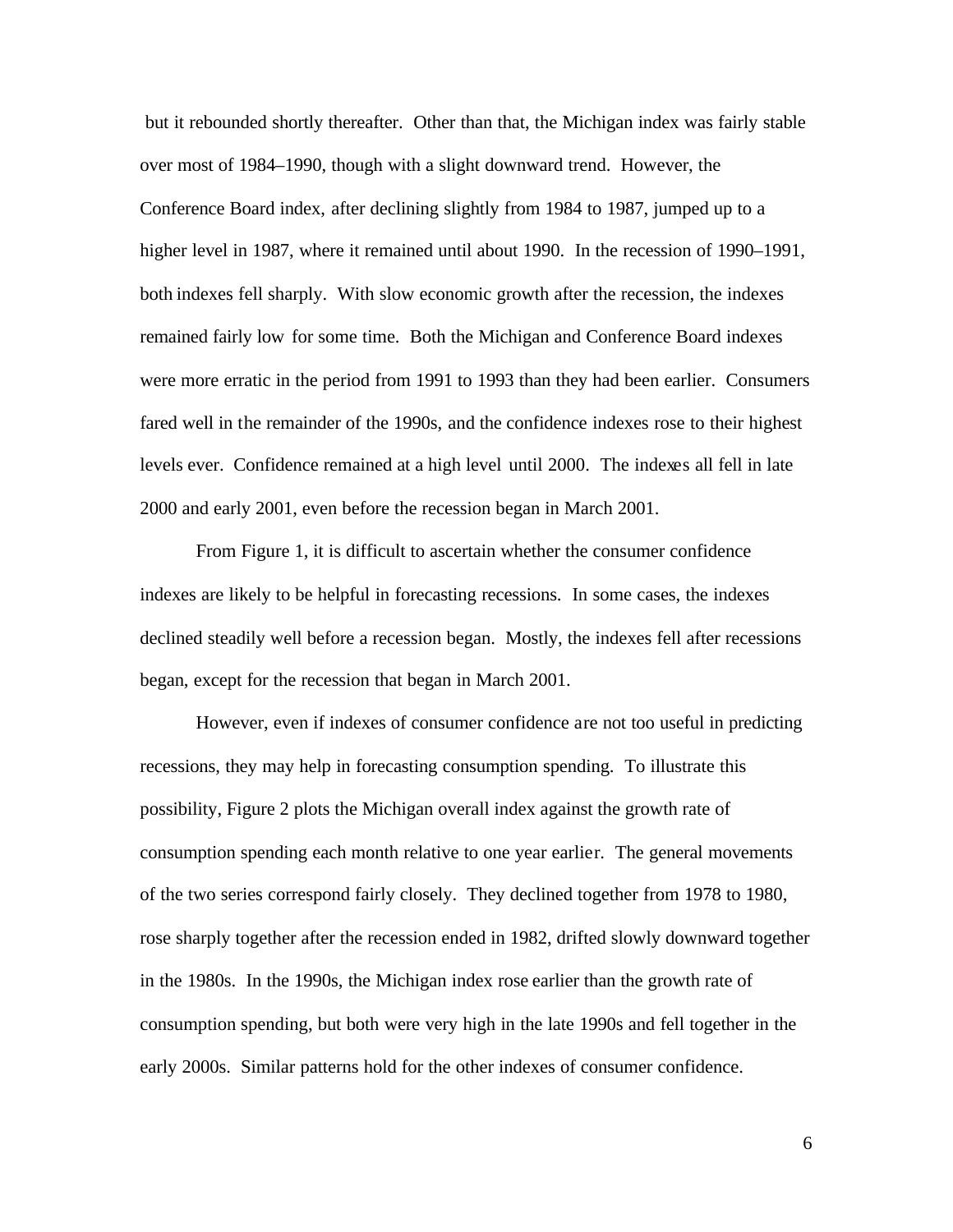### **Real-Time Macroeconomic Data**

Our empirical procedure will be to test forecasts to see if including the confidence indexes reduces the root-mean-square-forecast error (RMSFE) significantly. We begin with a forecasting equation that does not include a consumer confidence index as a righthand-side variable. Using the baseline equation, we generate a series of forecasts, just as if we were making those forecasts in real time. To do so, we must have, at each date for which we make a forecast, the exact data set available to a forecaster in real time. Such data are available in the Croushore-Stark (2001) Real-Time Data Set for Macroeconomists (RTDSM), which is available on the web at: http://www.phil.frb.org/econ/forecast/reaindex.html. We make a set of forecasts in a recursive fashion and then calculate the forecast errors. Then, we modify the forecasting equation by adding an index of consumer confidence and repeat the forecast exercise. Finally, we examine whether the RMSFE has increased or decreased significantly from the addition of the confidence index in the regression. Significance is determined using the Harvey-Leybourne-Newbold (1997) modification of the Diebold-Mariano (1995)

procedure. 4

 $\overline{a}$ 

Why do we need real-time macroeconomic data, as opposed to the data available in today's data bank? We need such data because we wish to investigate whether consumer confidence would help us forecast. If data revisions were small and inconsequential, we would not worry about using real-time data, but instead could rely on

<sup>&</sup>lt;sup>4</sup> Note that the models tested here are nested, so this test may not be appropriate and the critical values are likely to be lower than we use. However, the problem of testing nested models with real-time data has not been fully solved (thanks to Todd Clark for discussions about this issue). Some ideas are contained in Clark and West (2004).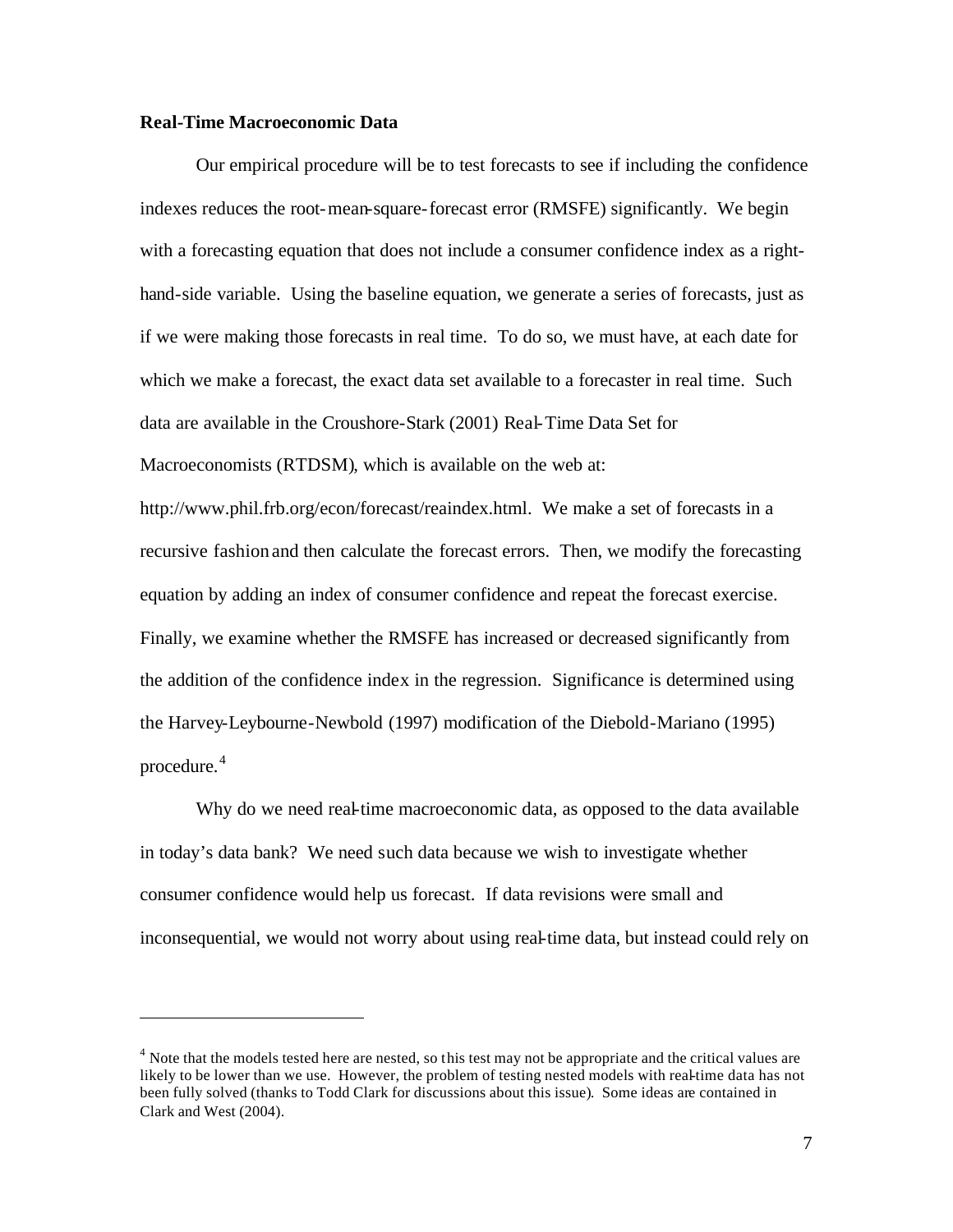data that have been revised many times. However, data revisions may be large and may be systematic, so our empirical results could be biased if we did not use real-time data.

Research by Tom Stark and Dean Croushore (2002) illustrates how much the use of real-time data affects forecasts, especially short-term forecasts, which have been the focus of the literature on forecasting using consumer-confidence indexes. To get a feel for how much difference it makes to use real-time data as opposed to latest available data, we look briefly at the revisions to consumption growth in Figure 3; they are described in greater detail in Croushore-Stark (2001). The figure shows the revision from the initial release of consumption spending growth to its latest available value, both in terms of its quarterly growth rate (labeled "Quarterly") and the growth rate over the preceding four quarters (labeled "Four Quarters"). The revisions are quite large at times for personal consumption and for personal income (not shown), suggesting that the use of real-time data may make a significant difference. The revisions are not large for the real stock price, as only revisions in the consumption deflator would cause a revision in that variable, as deflator revisions tend not to be too large in most cases. But for personal consumption spending, many revisions are two percent or larger for a quarter, and sometimes one percent or more for the four-quarter average, while revisions to personal income (not shown) are even larger in many cases.

The forecasting equation that we will use in our empirical work is based on research by Carroll-Fuhrer-Wilcox and Bram-Ludvigson. The baseline equation is:

$$
\Delta c_{t} = \mathbf{a}_{0} + \sum_{i=1}^{4} \mathbf{a}_{1}^{i} \Delta c_{t-i} + \sum_{i=1}^{4} \mathbf{a}_{2}^{i} \Delta y_{t-i} + \sum_{i=1}^{4} \mathbf{a}_{3}^{i} \Delta r_{t-i} + \sum_{i=1}^{4} \mathbf{a}_{4}^{i} \Delta s_{t-i} + e_{t}, \quad (1)
$$

where *c* is the logarithm of real consumption spending, *y* is the log of real personal income, *r* is the interest rate on three-month Treasury bills, *s* is the log of real stock prices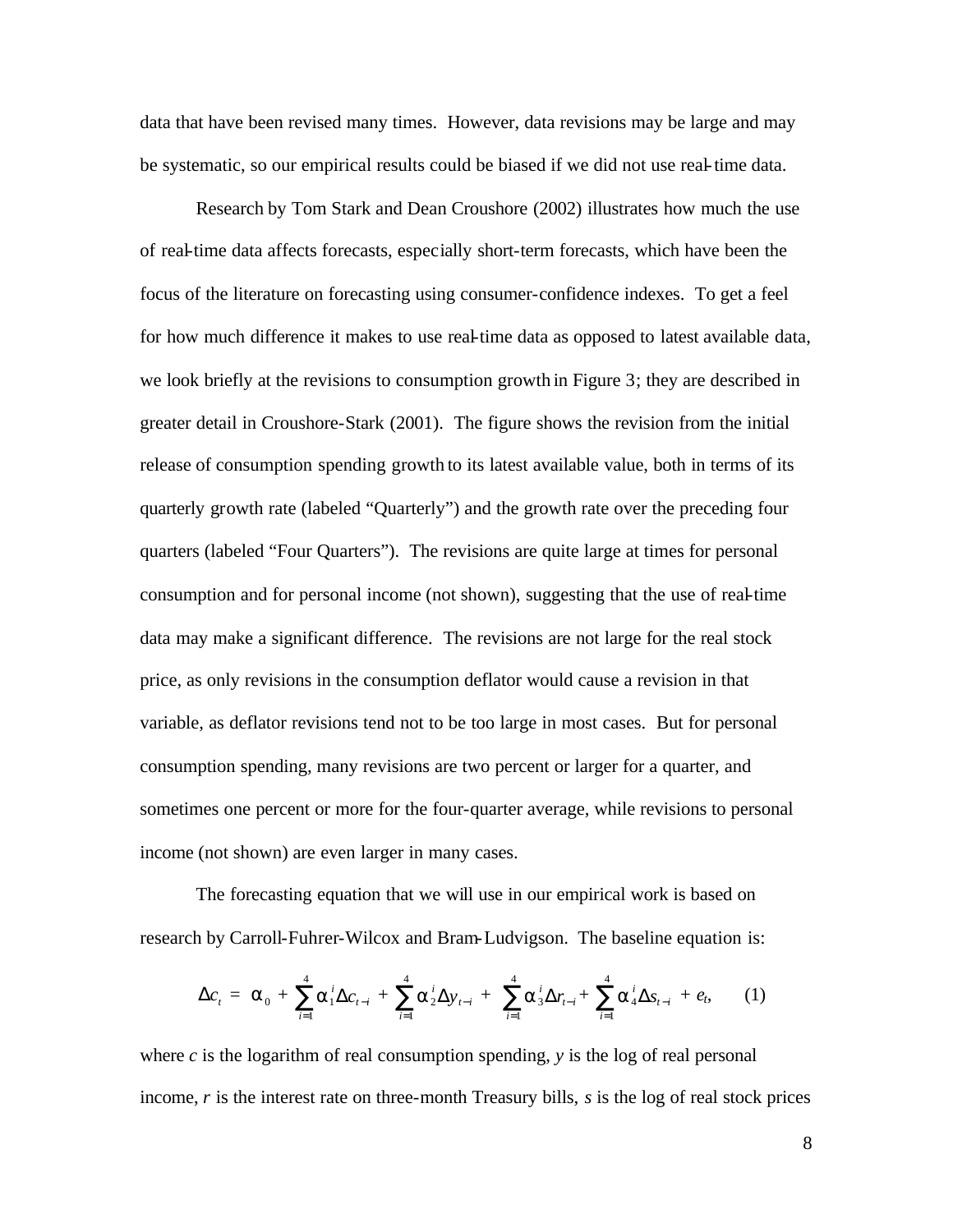(measured by the S&P 500 index). Real values are obtained from nominal values by deflating by the personal consumption expenditures price index. The error term, *et*, follows an MA(1) process because of time aggregation, as consumption decisions are made continuously, while the data are observed quarterly (see Carroll-Fuhrer-Wilcox).

We test forecasts made using equation (1) against forecasts that add to equation (1) the values of a measure of consumer confidence:

$$
\Delta c_{t} = \mathbf{a}_{0} + \sum_{i=1}^{4} \mathbf{a}_{1}^{i} \Delta c_{t-i} + \sum_{i=1}^{4} \mathbf{a}_{2}^{i} \Delta y_{t-i} + \sum_{i=1}^{4} \mathbf{a}_{3}^{i} \Delta r_{t-i} + \sum_{i=1}^{4} \mathbf{a}_{4}^{i} \Delta s_{t-i} + \sum_{i=1}^{4} \mathbf{b}^{i} C_{t-i} + e_{t},
$$
\n(2)

where we include some measure of consumer confidence, *Ct*.

Previous researchers estimating this equation used latest available data, which is easily obtained from a standard data base. However, consumption spending and personal income are revised over time, as is the deflator used to construct real values of the variables. So, we need real-time data on real consumption spending, personal income, and the deflator. Only real consumption spending currently exists in the Croushore-Stark (2001) real-time data set for macroeconomists, so we collected real-time data on nominal personal income and nominal consumption spending. From the real-time data on nominal and real consumption spending, we created a series for the personal consumption expenditures price deflator.

### **II. Comparing Real-Time Results With Results From Latest Available Data**

Our experiments differ from those of Bram-Ludvigson by extending the sample period (hoping for greater ability to test the hypothesis that the confidence indexes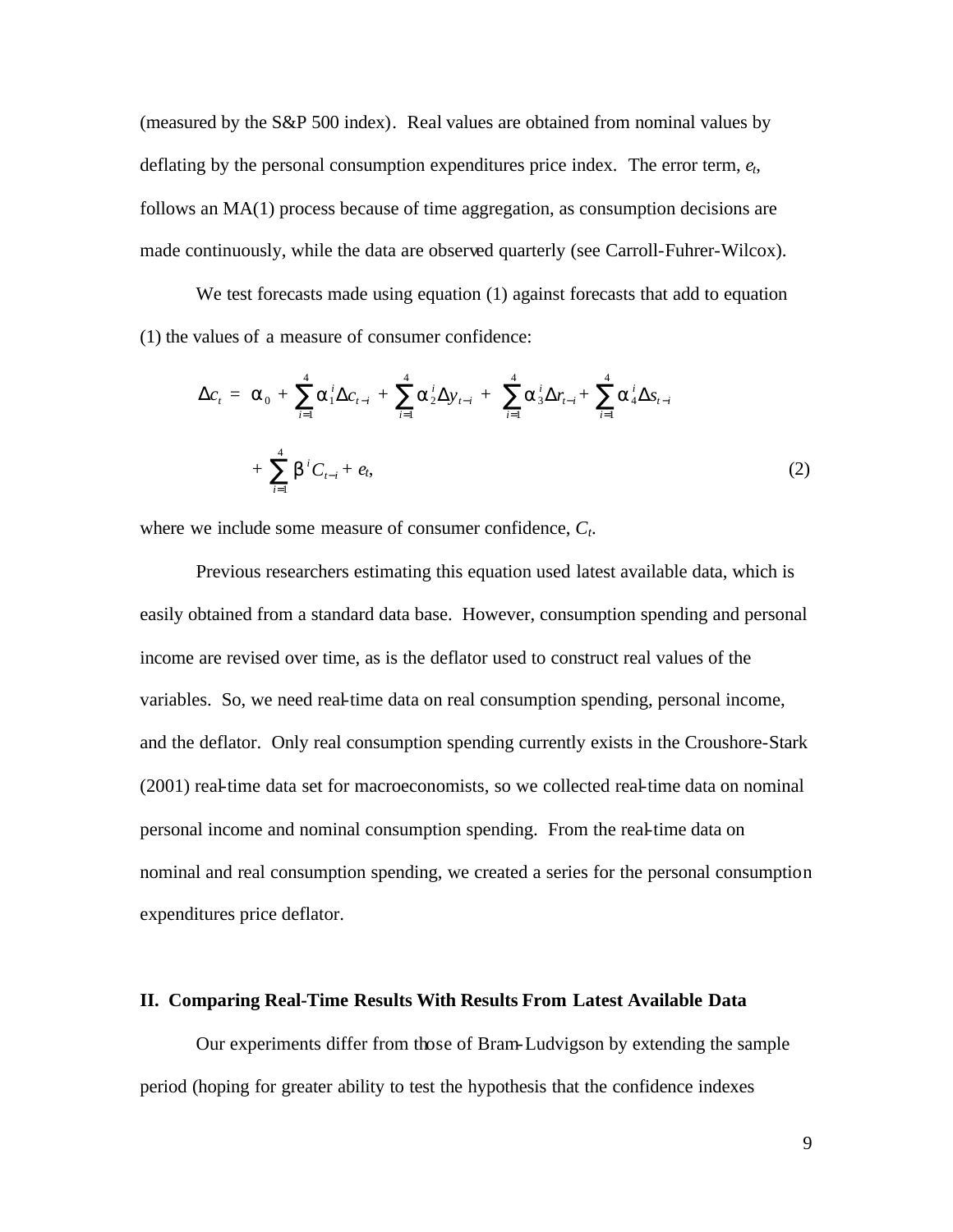matter), by using real-time data to estimate the model for each forecast date (beginning with the same sample starting date), and by using several alternative choices for the actual value of consumption growth.

Researchers in the forecasting literature must always make a choice about what they think forecasters are attempting to forecast. Such choices include data released shortly after the period in question, data available just prior to a benchmark revision, and the latest available data. Generally, we think that forecasters using real-time data do not forecast methodological changes by the government in constructing the data, so the data available just prior to a benchmark revision (which we label "last-benchmark data") make sense to use as actuals. However, the "best" measure of data is probably the latest available data, so we will also consider that possibility. Figure 4 highlights the differences in the quarterly growth of consumption spending in each of the forecast periods. The latest-available data show somewhat higher growth rates in the 1980s than the last-benchmark data and are a bit smoother in the 1990s than the last-benchmark data.

#### **Forecasting Experiments**

In all the forecasting experiments that follow, we use the following procedure:

- 1. Using real-time data with a sample period of 1968Q1 to 1981Q4, estimate the forecasting equation (1), then generate a forecast for 1982Q1. Do the same for equation (2) for each consumer confidence index. The estimation procedure is by non-linear least squares because of the MA(1) error term.
- 2. Increase the sample period from the previous step by one period (1968Q1 to 1982Q1 the first time), and estimate forecasts for the next quarter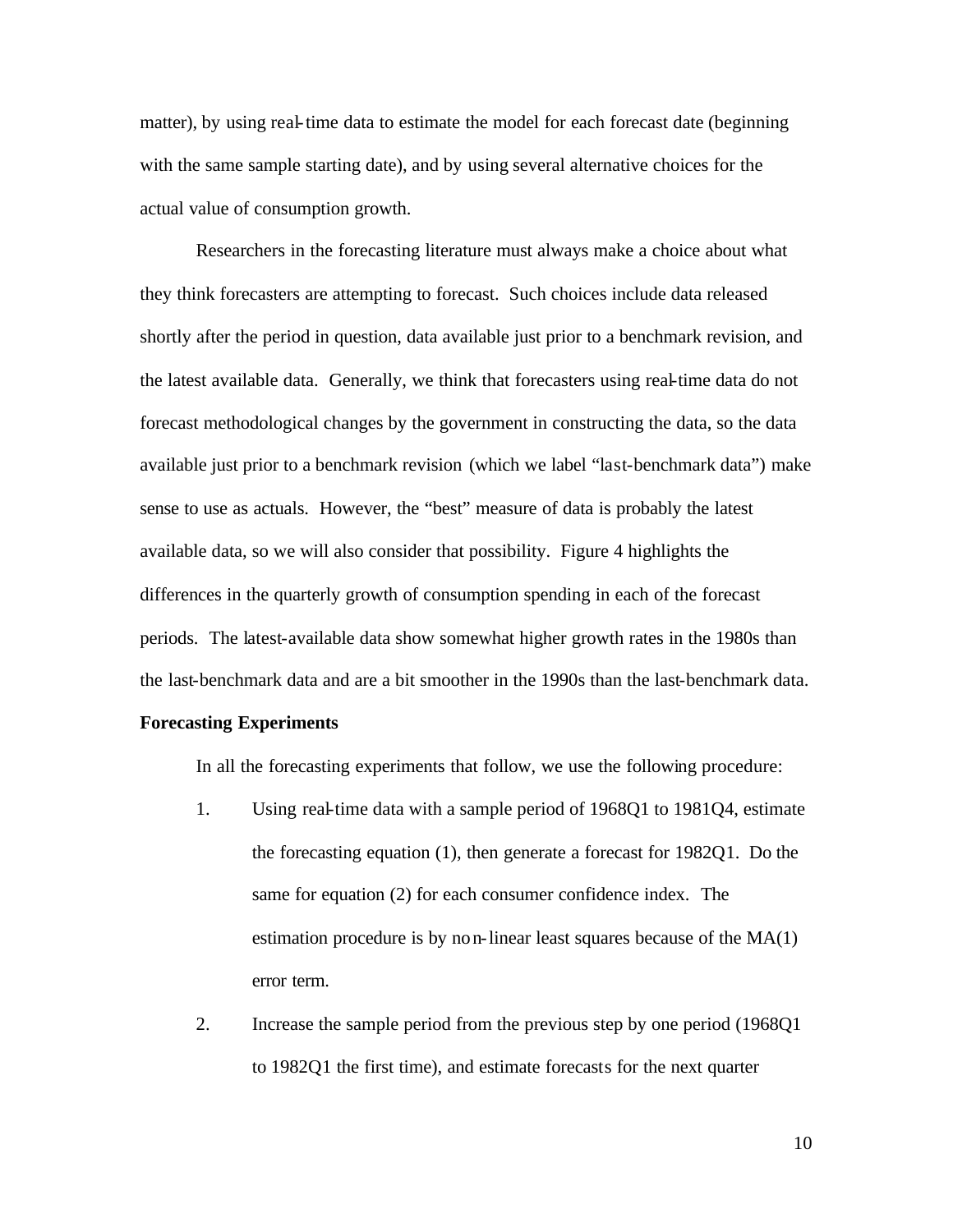(1982Q2 the first time) for the baseline from equation (1) without a consumer confidence index and equation (2) for each different consumer confidence index. Repeat this recursive forecasting procedure until the sample is exhausted, so the final forecasts are for 2002Q4, based on data from 1968Q1 to 2002Q3.

3. Calculate the root-mean-square-forecast error (RMSFE) from the out-ofsample forecasts and the relevant actual values.

Figure 5 shows that the use of the different consumer confidence indexes leads to somewhat different forecasts for consumption growth, compared with the baseline forecast that does not include on consumer confidence index. This is especially true in the 1980s, where the use of each of the consumer confidence indexes leads to persistent forecast differences compared with not using either index. (Forecasts for M-overall and CB-overall are shown; the M-current, M-future, CB-current, and CB-future forecasts are broadly similar and are thus not shown.)

Figure 6 illustrates how a forecast (CB-current, chosen because it has the poorest forecasts) for the consumption growth rate compares with the actual value, as measured by the last-benchmark data, and the baseline forecast generated without using a consumer confidence index.

Table 1 reports the results of formal tests for differences in RMSFEs, comparing the RMSFE of the baseline model from equation (1) that does not include a consumer confidence index, with the RMSFE of the model from equation (2) for each different consumer confidence index. The column labeled "Relative RMSFE" divides the RMSFE for the forecast using a consumer confidence index by the RMSFE for the baseline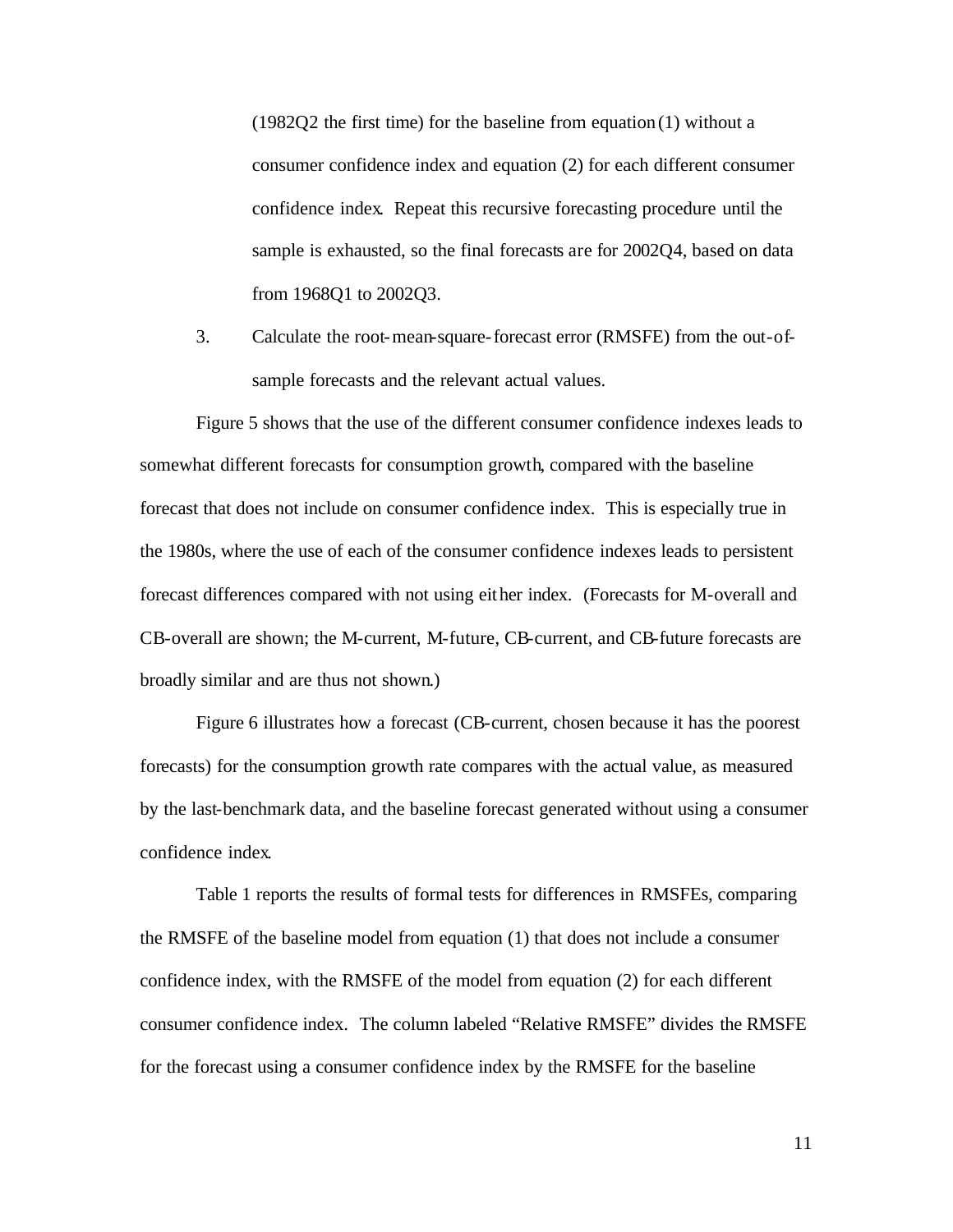forecast that does not use a consumer confidence index, so a relative RMSFE greater than 1 means the forecast is worse than the baseline, while a relative RMSFE less than 1 means a better forecast than the baseline. The column labeled "p-value" is the result of the Harvey-Leybourne-Newbold modification of the Diebold-Mariano procedure; a pvalue less than .05 shows a significantly different RMSFE for the forecast using a consumer-confidence index compared with the baseline forecast, while p-values greater than .05 indicate that there is not a statistically significant difference between the forecasts.

The results show that none of the consumer confidence indexes reduc e the RMSFE significantly, and in many cases the RMSFE is significantly worse. Although in-sample results showed that the Conference Board indexes entered the regression equation significantly, using those measures in real time would have significantly worsened the forecasts made using the CB-current index and last-benchmark data as actuals, or using the M-current, CB-current, or CB-future indexes and latest-available data as actuals. Only the M-future index reduces the RMSFE relative to using an equation without confidence indexes, but does not do so enough that the difference is statistically significant.

### **III. Sensitivity Analysis: Improving the Forecasts with Alternative Specifications**

How sensitive are the results of this study to alternative choices of the model we used? One way that we could modify the model to test for robustness is to use a linear estimation procedure instead of a non-linear one. A second way is to look at changes in the confidence indexes instead of their levels. Third, we may want to investigate if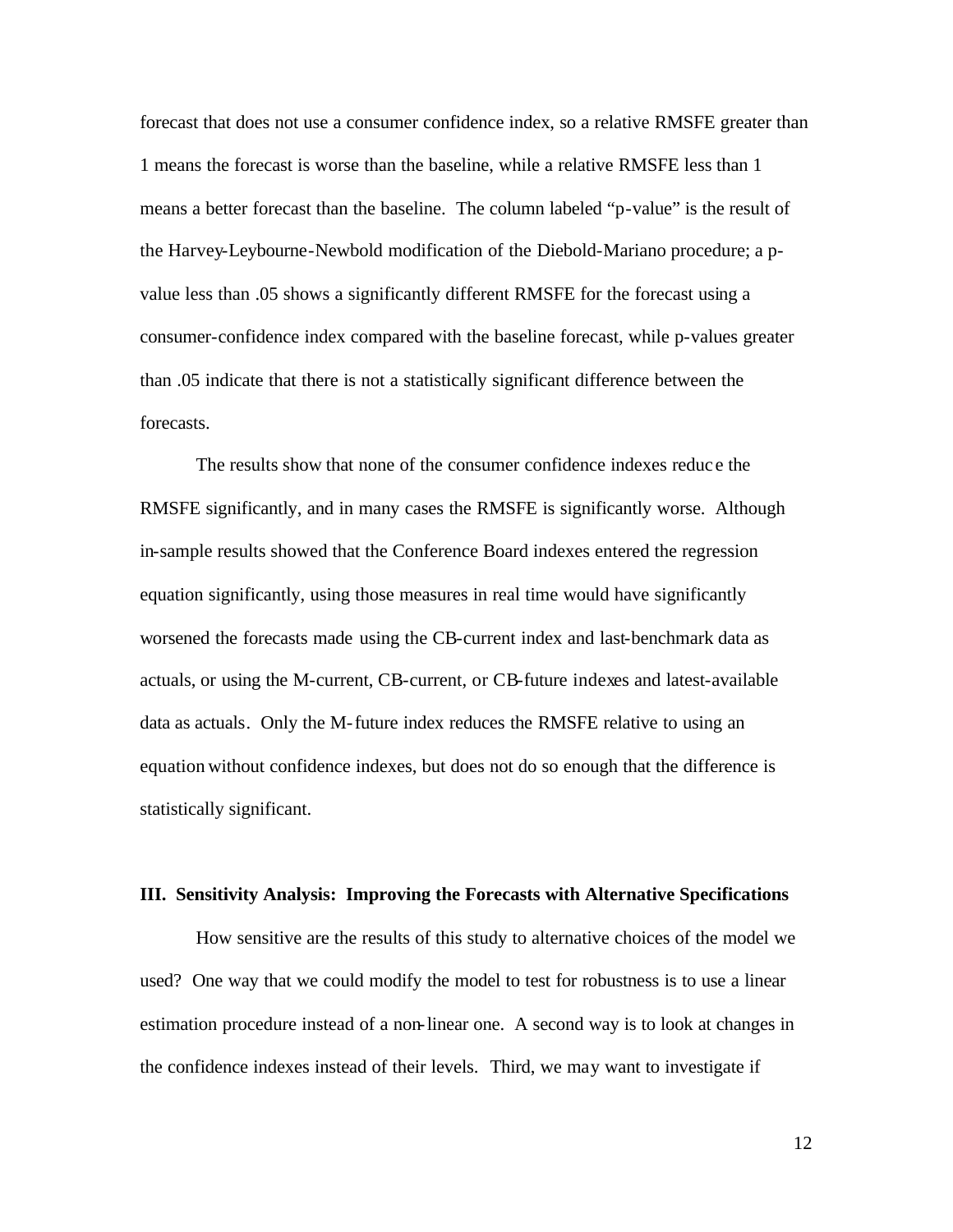alternative actuals change the results. Finally, we may want to investigate changes in the forecasting model.

Experienced forecasters know that in practice a simpler procedure for forecasting often leads to more robust results than a more complicated procedure, especially one that is non-linear. In our case, this suggests trying to estimate the model using OLS instead of estimating the model with an MA(1) error term, which was recommended for theoretical reasons by Carroll-Fuhrer-Wilcox but which might cause poor out-of-sample forecast performance. In fact, after running regression (1) or (2), an examination of the residuals shows no evidence of an  $MA(1)$  process.<sup>5</sup> The results of estimating the model with OLS instead of estimating an MA(1) error process via non-linear-least squares (NLS) are reported in Table 2. First, note that every reported RMSFE is lower in the OLS case than the NLS case, except for M-future with last-benchmark actuals, suggesting that the increased parsimony gained from using OLS is valuable. Under the linear estimation procedure, every RMSFE is higher when using a consumer-confidence index in the equation than the baseline. But only the CB-current forecast has an RMSFE that is significantly higher than the RMSFE from not using consumer-confidence indexes in the equation.

Studying the pattern of coefficients in the estimates suggests that another alternative is to use changes in the consumer-confidence indexes instead of their levels, because in the level model, the coefficients sometimes have a pattern with alternating signs. Doing so yields the results in Table 3. In this table, every RMSFE is lower than the corresponding entry in Table 2, with the exception of CB-future compared with latest-

<sup>&</sup>lt;sup>5</sup> I thank Tom Stark for discovering this.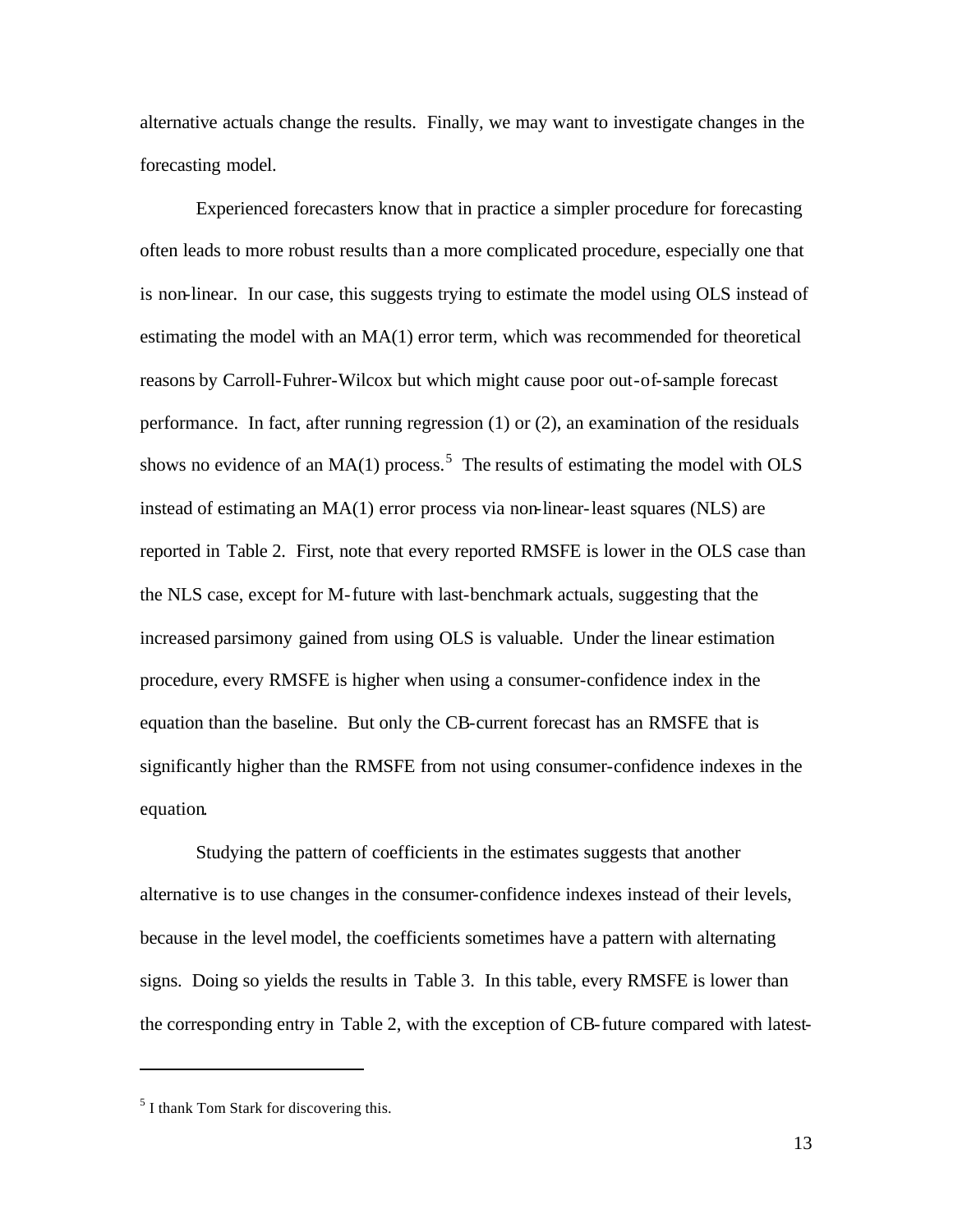available data as actuals. The results in Table 3, however, show no significant improvement in the forecasts from using any of the consumer-confidence measures.

Because the results of Table 3 have lower RMSFEs for the most part than other models, and we wish to investigate the sensitivity of the results, we extend the tests to include some additional alternatives as actuals: using data available one quarter, two quarters, and four quarters after the period in question. The results of those tests are shown in Table 4. The table shows that there are more cases in which the forecasts are improved by the use of consumer confidence indexes, but never significantly.

Finally, one final idea of forecasters is that often a model with many parameters to estimate leads to worse forecasts than a model with fewer parameters. With that idea in mind, one might argue that the baseline model should be simplified by eliminating variables.<sup>6</sup> Tests suggest that both the interest rate and personal income may be dropped from the model, leaving lagged consumption spending and the change in real stock prices as the only explanatory variables. However, the number of lags of each variable should remain 4, which is fairly typical with quarterly data (based on SIC evaluation).

Table 5 shows the results of simplifying the model by dropping the interest rate and personal income. Doing so lowers the RMSFE, using last benchmark actuals, significantly from 0.005894 to 0.004976, and from 0.005507 to 0.004835 using latest available actuals. So, in this case a more parsimonious model is superior. Adding any of

 $6$  I thank Lucrezia Reichlin for this suggestion.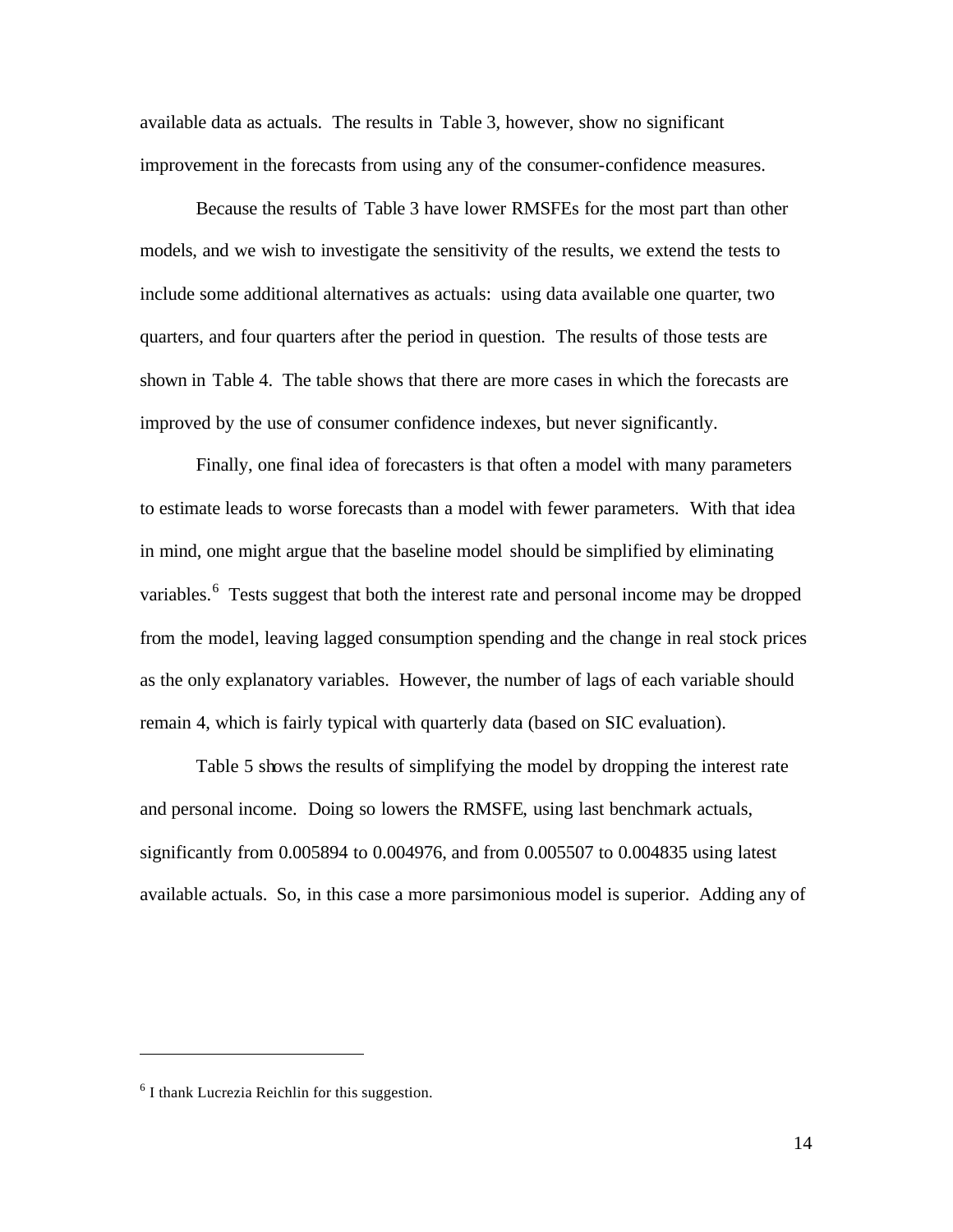the consumer confidence measures makes the forecasts worse, though only for M-overall and M-current are the forecasts significantly worse.<sup>7</sup>

## **IV. Do the Results Derive from Recursive Estimation versus Full-Sample Estimation, or from Real-Time Data versus Latest Available Data?**

Given the best forecasting model used to generate the results in Table 5, we ask: what leads to the lack of explanatory power from the consumer-confidence indexes? $8<sup>8</sup>$ The key difference between the results in this paper and those of Bram-Ludvigson is the use of real-time data (which I used) instead of latest available data (which they used). But every researcher finds that consumer-confidence indexes are significant in-sample, which suggests that it might be the recursive nature of the forecasting exercise that generates the lack of significance of the consumer-confidence indexes, instead of the use of real-time data. To investigate this, we repeat our recursive forecasting exercise using latest-available data instead of real-time data, and compare these results to the real-time results reported in Table 5 and to the in-sample residuals from estimating equations (1) and (2) using latest-available data.

 $7$  Following the methods in Bram-Ludvigson and Carroll-Fuhrer-Wilcox, all the forecasting equations used four lags of each right-hand-side variable. To see if the number of lags mattered, I investigated the number of lags of each variable that would have minimized the RMSFE for each forecasting equation. Finding the optimal number of lags would have reduced the RMSFE somewhat, but would not change the qualitative results in Table 5—again, none of the confidence indexes significantly improved the forecasts, and at least one index made the forecasts significantly worse.

<sup>&</sup>lt;sup>8</sup> I thank a referee for suggesting this comparison.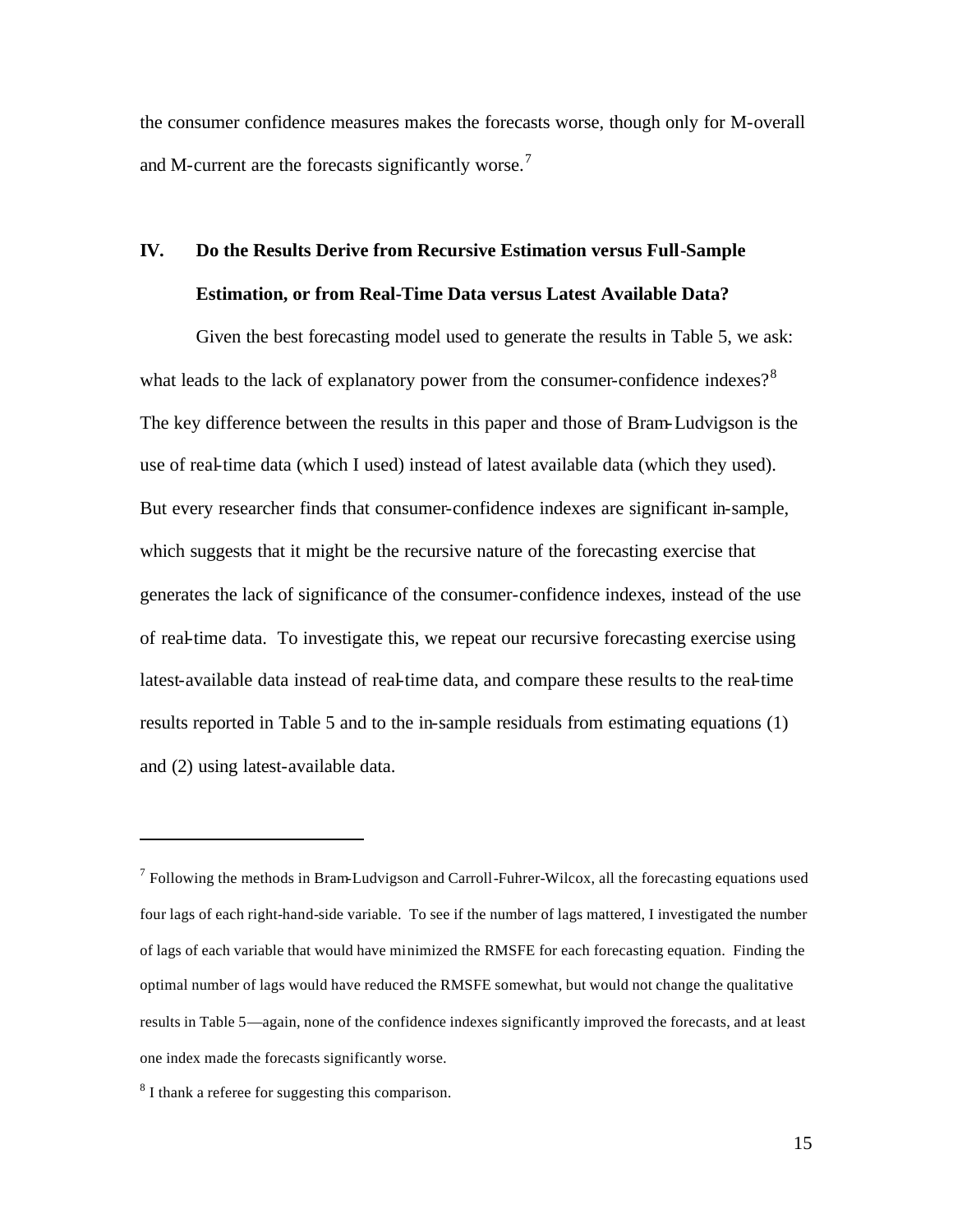The results of this exercise are shown in Table 6. The results for the real-time estimation are identical to those reported in Table 5. Whenever a consumer confidence measure is included in the estimation equation, we find that the RMSFE is lowest for the in-sample estimation, next lowest for the recursive estimation on latest-available data, and highest for the real-time estimation. In the real-time estimation, the Michigan-overall and Michigan-current indexes lead to significantly worse forecasts, while in the insample estimation and recursive estimation, the Michigan-current index leads to a significantly worse forecast. In most cases, the recursive estimation with latest-available data has an RMSFE not too different from the in-sample estimation, but there is usually a bigger gap between the RMSFE from real-time estimation and the RMSFE from the recursive estimation. These results suggest that it is the nature of the real-time data that is leading to the deterioration of the forecasts, more so than the recursive estimation.

### **V. Summary and Conclusions**

In this paper, we have used existing methods to investigate whether or not indexes of consumer confidence are helpful in improving forecasts of consumption spending. Though consumer confidence indexes in some specifications are significant in sample using latest-available data, we find no evidence in any specification that the use of such indexes improves forecasts significantly.

These results suggest that forecasters can ignore consumer-confidence indexes in forecasting consumption spending. But the results are not definitive because they depend on the quality of the forecasting model being used. In our exercises, we have used only models that other researchers in the literature have used. It may be that using better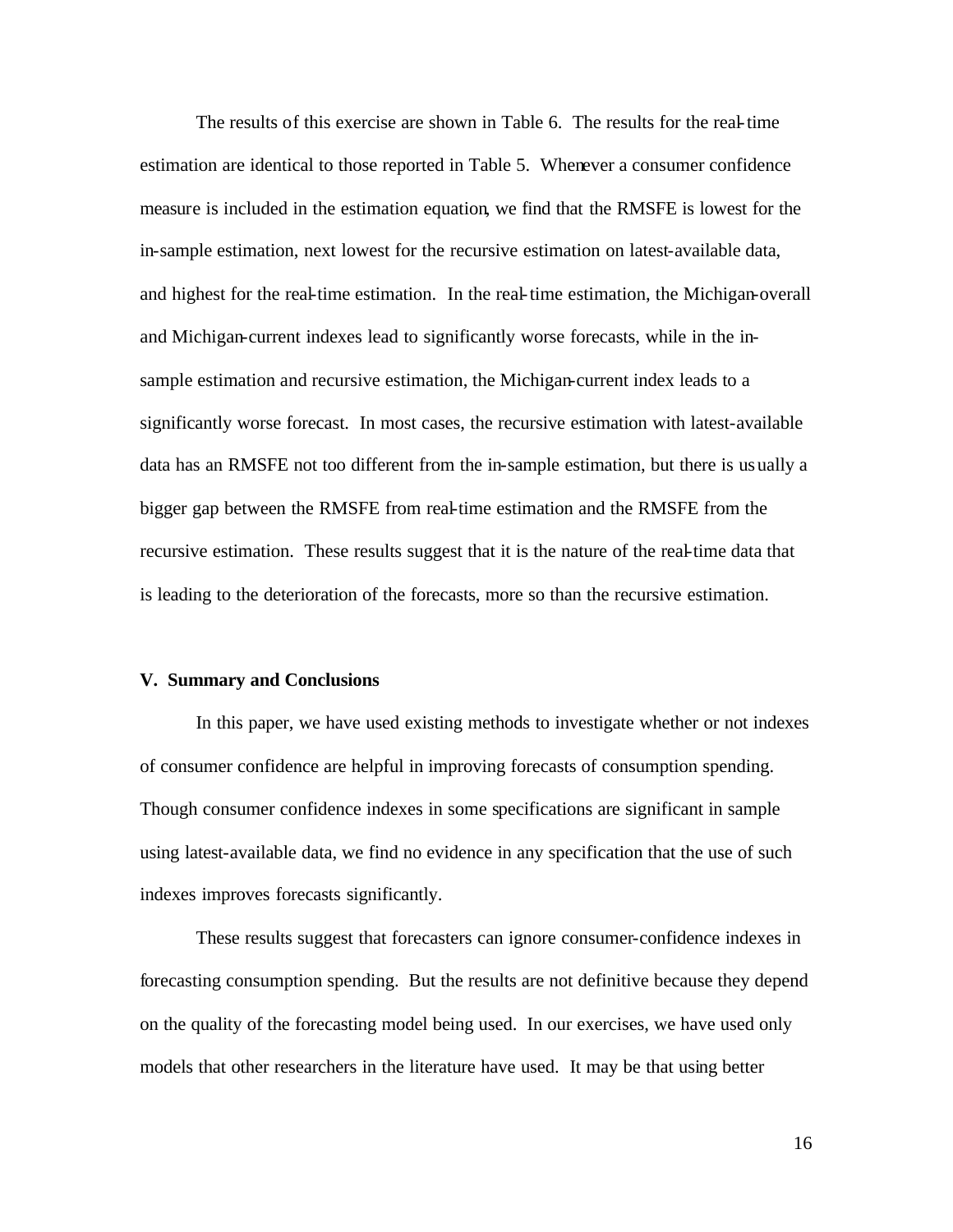forecasting methods could show that consumer confidence indexes do indeed have marginal significant explanatory power, if any such methods can be found.

In addition, there may yet be a role for consumer confidence indexes to add value in forecasting. The indexes are released monthly and the monthly data could be used to help predict current-quarter consumption growth. Testing this hypothesis will require the use of quite different methods and models, however. A good current-quarter forecasting model would look like that of Stark (2000), Trehan (1989), or Howrey (2001).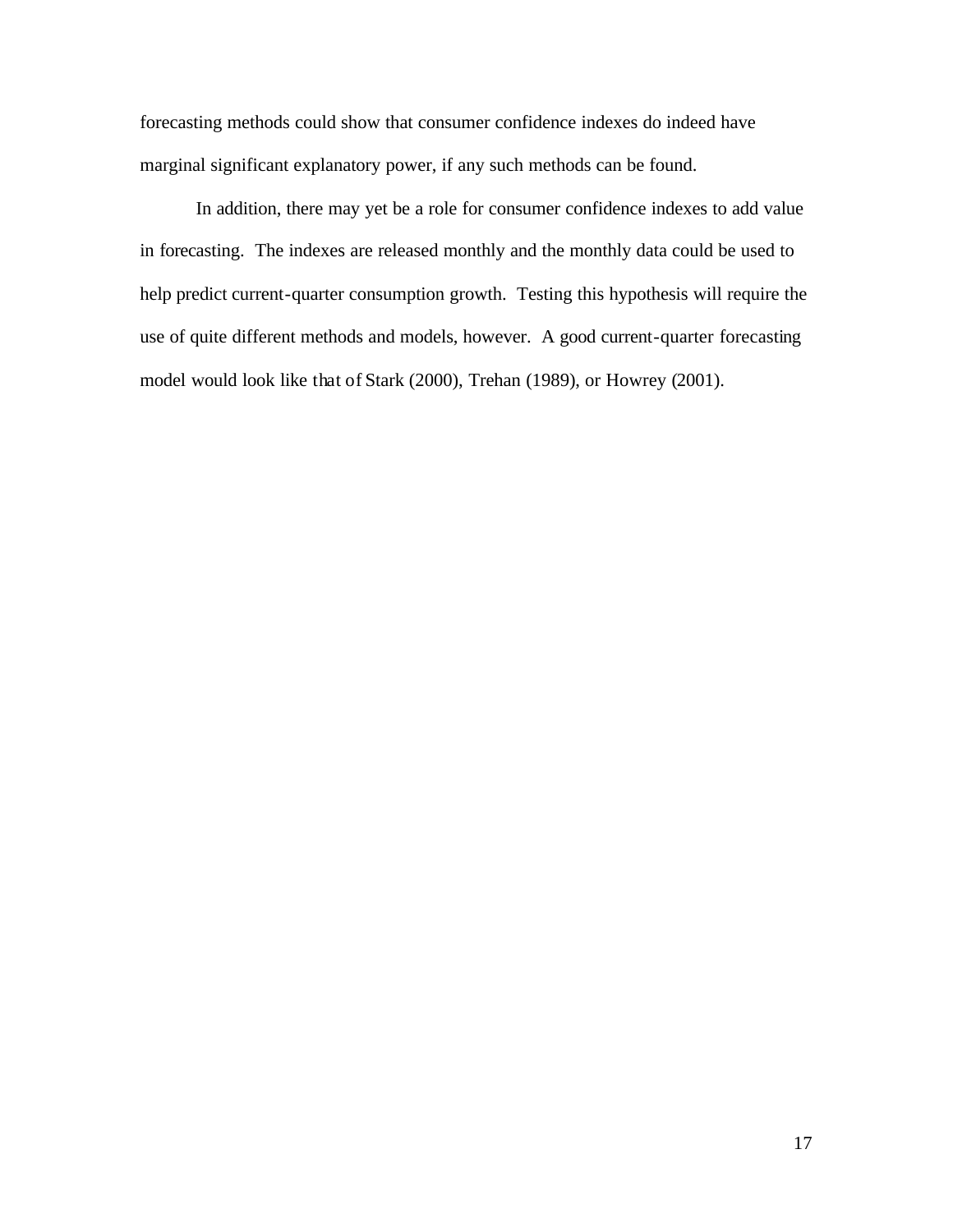## **Table 1 RMSFEs for Various Forecasts Model: With Levels of Consumer Confidence Indexes Estimation by Non-linear Least Squares Sample: 1982Q1 to 2002Q4**

|                          | $Actuals = last benchmark$ |                          |         | $Actuals = latest available$ |                          |           |
|--------------------------|----------------------------|--------------------------|---------|------------------------------|--------------------------|-----------|
| Forecast                 | <b>RMSFE</b>               | Relative<br><b>RMSFE</b> | p-value | <b>RMSFE</b>                 | Relative<br><b>RMSFE</b> | p-value   |
| No confidence<br>measure | 0.006082                   | 1.000                    | NA      | 0.005635                     | 1.000                    | <b>NA</b> |
| M-overall                | 0.006249                   | 1.027                    | 0.61    | 0.005815                     | 1.032                    | 0.52      |
| CB-overall               | 0.006578                   | 1.082                    | 0.15    | 0.006002                     | 1.065                    | 0.25      |
| M-current                | 0.006834                   | 1.124                    | 0.07    | 0.006496                     | 1.153                    | 0.04      |
| <b>CB-current</b>        | 0.006913                   | 1.137                    | 0.02    | 0.006320                     | 1.122                    | 0.05      |
| M-future                 | 0.005920                   | 0.973                    | 0.59    | 0.005578                     | 0.990                    | 0.80      |
| CB-future                | 0.006736                   | 1.108                    | 0.10    | 0.006482                     | 1.150                    | 0.02      |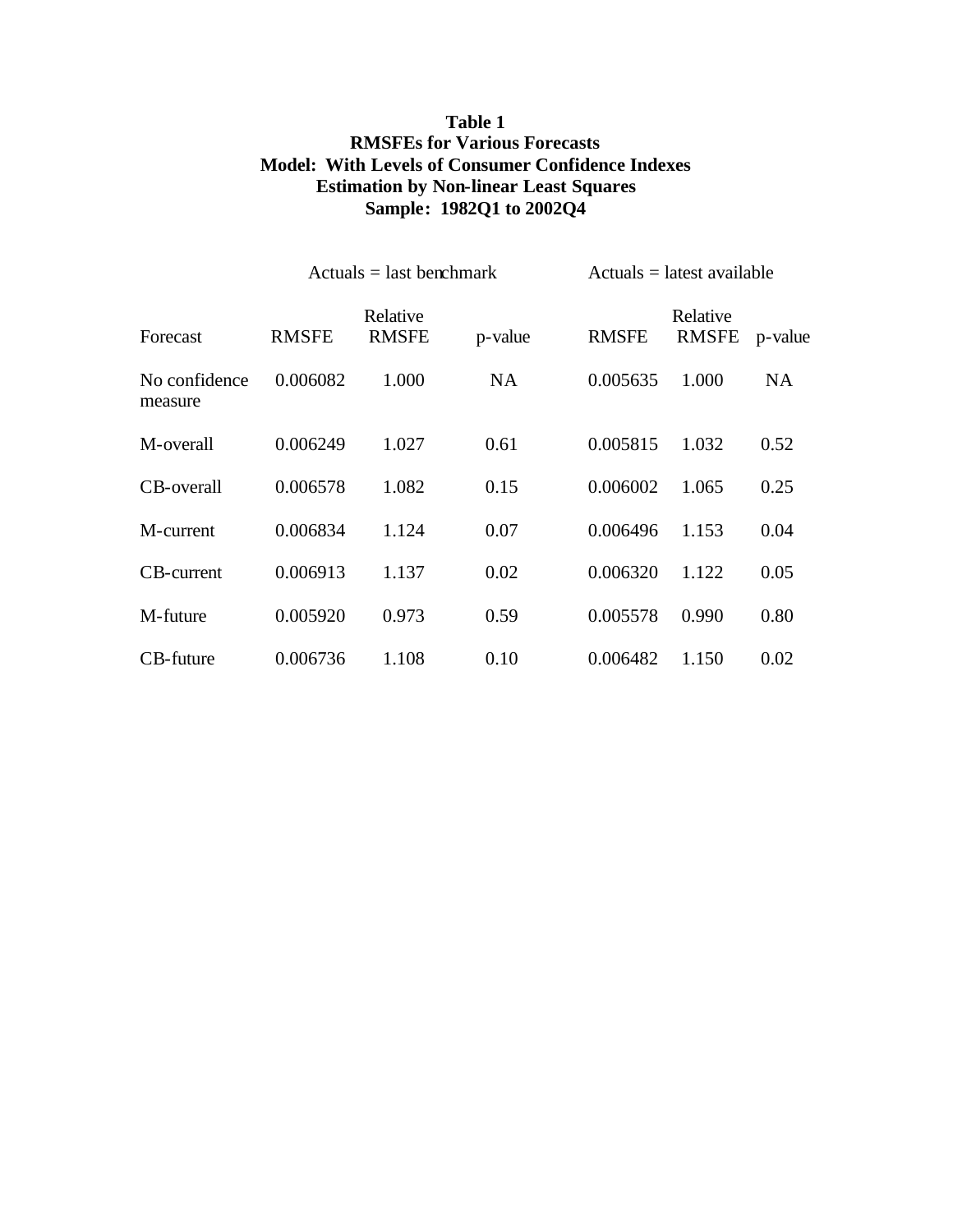## **Table 2 RMSFEs for Various Forecasts Model: With Levels of Consumer Confidence Indexes Estimation by OLS Sample: 1982Q1 to 2002Q4**

|                          | $Actuals = last benchmark$ |                          |         | $Actuals = latest available$ |                          |         |
|--------------------------|----------------------------|--------------------------|---------|------------------------------|--------------------------|---------|
| Forecast                 | <b>RMSFE</b>               | Relative<br><b>RMSFE</b> | p-value | <b>RMSFE</b>                 | Relative<br><b>RMSFE</b> | p-value |
| No confidence<br>measure | 0.005894                   | 1.000                    | NA      | 0.005507                     | 1.000                    | NA      |
| M-overall                | 0.006142                   | 1.042                    | 0.39    | 0.005764                     | 1.047                    | 0.32    |
| CB-overall               | 0.006332                   | 1.074                    | 0.17    | 0.005789                     | 1.004                    | 0.94    |
| M-current                | 0.006258                   | 1.062                    | 0.29    | 0.006062                     | 1.101                    | 0.11    |
| CB-current               | 0.006427                   | 1.090                    | 0.05    | 0.005931                     | 1.077                    | 0.10    |
| M-future                 | 0.005986                   | 1.016                    | 0.70    | 0.005567                     | 1.011                    | 0.76    |
| CB-future                | 0.006141                   | 1.042                    | 0.46    | 0.005631                     | 1.023                    | 0.69    |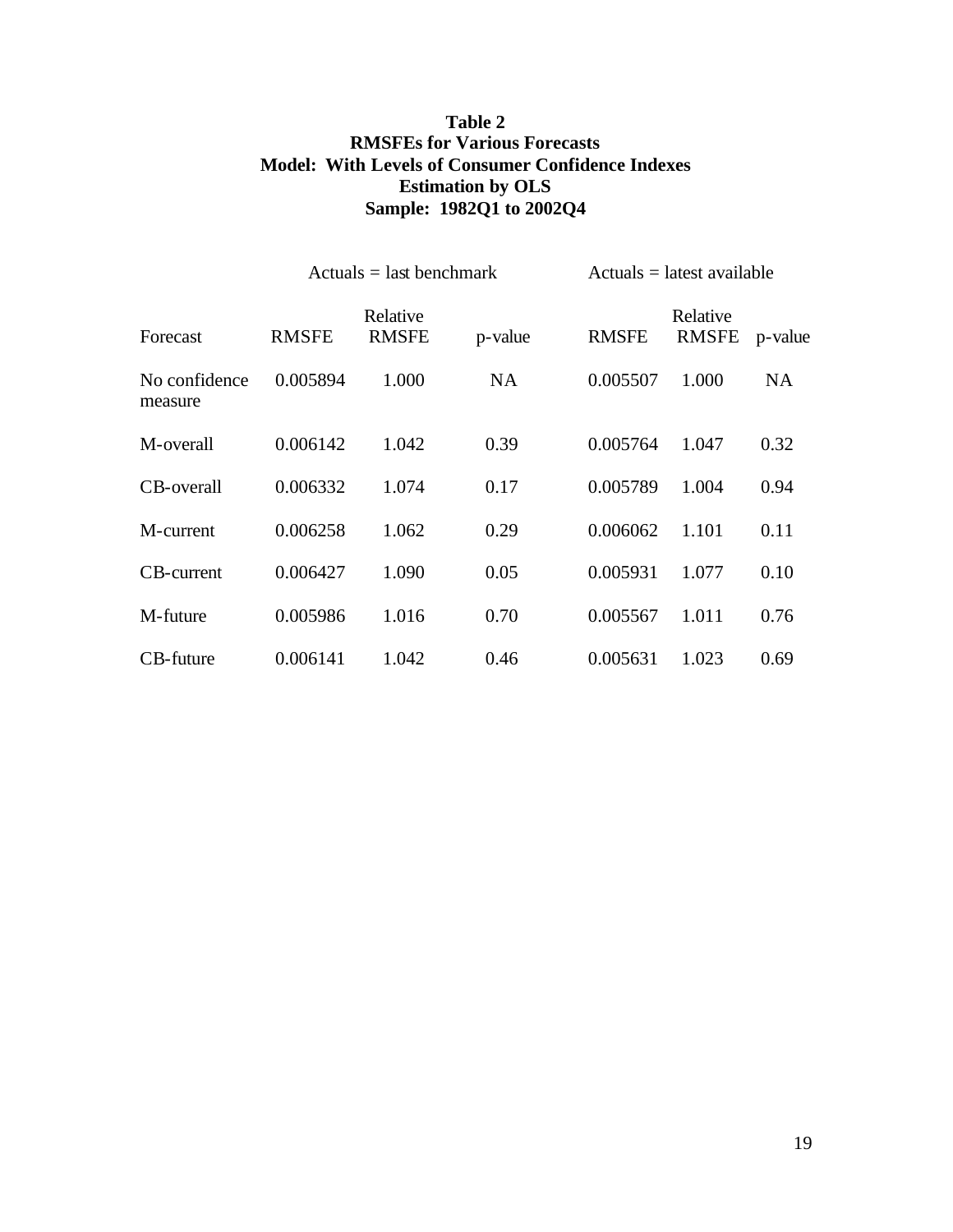## **Table 3 RMSFEs for Various Forecasts Model: With Changes in Consumer Confidence Indexes Estimation by OLS Sample: 1982Q1 to 2002Q4**

|                          | $Actuals = last benchmark$ |                          |           | $Actuals = latest available$ |                   |           |
|--------------------------|----------------------------|--------------------------|-----------|------------------------------|-------------------|-----------|
| Forecast                 | <b>RMSFE</b>               | Relative<br><b>RMSFE</b> | p-value   | <b>RMSFE</b>                 | Relative<br>RMSFE | p-value   |
| No confidence<br>measure | 0.005894                   | 1.000                    | <b>NA</b> | 0.005507                     | 1.000             | <b>NA</b> |
| M-overall                | 0.005961                   | 1.011                    | 0.77      | 0.005546                     | 1.007             | 0.85      |
| CB-overall               | 0.006122                   | 1.039                    | 0.37      | 0.005597                     | 1.016             | 0.72      |
| M-current                | 0.005910                   | 1.003                    | 0.95      | 0.005654                     | 1.027             | 0.49      |
| <b>CB-current</b>        | 0.006218                   | 1.055                    | 0.18      | 0.005752                     | 1.045             | 0.30      |
| M-future                 | 0.005896                   | 1.000                    | 1.00      | 0.005451                     | 0.990             | 0.79      |
| CB-future                | 0.006083                   | 1.032                    | 0.43      | 0.005671                     | 1.030             | 0.54      |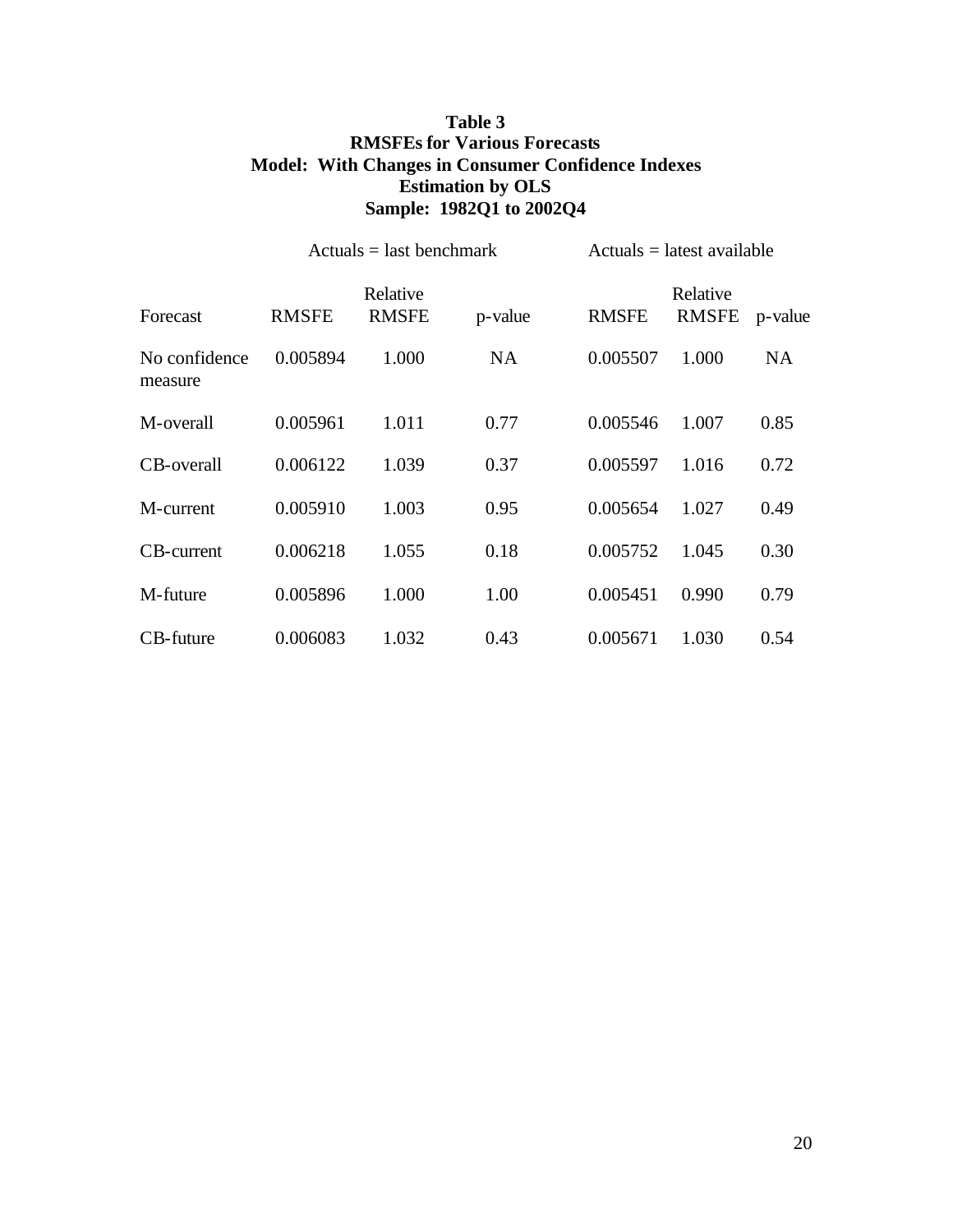## **Table 4 RMSFEs for Various Forecasts Model: With Changes in Consumer Confidence Indexes Estimation by OLS Sample: 1982Q1 to 2002Q4**

|                          | $Actuals = one-quarter later$ |                          |           |              | $Actuals = two-quarters later$ |           |  |
|--------------------------|-------------------------------|--------------------------|-----------|--------------|--------------------------------|-----------|--|
| Forecast                 | <b>RMSFE</b>                  | Relative<br><b>RMSFE</b> | p-value   | <b>RMSFE</b> | Relative<br><b>RMSFE</b>       | p-value   |  |
| No confidence<br>measure | 0.006712                      | 1.000                    | <b>NA</b> | 0.006806     | 1.000                          | <b>NA</b> |  |
| M-overall                | 0.006665                      | 0.993                    | 0.82      | 0.006742     | 0.991                          | 0.76      |  |
| CB-overall               | 0.006975                      | 1.039                    | 0.32      | 0.006991     | 1.027                          | 0.50      |  |
| M-current                | 0.006719                      | 1.001                    | 0.98      | 0.006787     | 0.997                          | 0.93      |  |
| <b>CB-current</b>        | 0.007034                      | 1.048                    | 0.19      | 0.007103     | 1.043                          | 0.23      |  |
| M-future                 | 0.006606                      | 0.984                    | 0.62      | 0.006684     | 0.982                          | 0.56      |  |
| CB-future                | 0.006857                      | 1.021                    | 0.58      | 0.006882     | 1.011                          | 0.77      |  |

Actuals = four-quarters later

| Forecast                 | <b>RMSFE</b> | Relative<br><b>RMSFE</b> | p-value   |
|--------------------------|--------------|--------------------------|-----------|
| No confidence<br>measure | 0.006517     | 1.000                    | <b>NA</b> |
| M-overall                | 0.006517     | 0.992                    | 0.80      |
| CB-overall               | 0.006676     | 1.016                    | 0.70      |
| M-current                | 0.006665     | 1.014                    | 0.69      |
| CB-current               | 0.006791     | 1.033                    | 0.36      |
| M-future                 | 0.006403     | 0.974                    | 0.43      |
| CB-future                | 0.006518     | 0.992                    | 0.83      |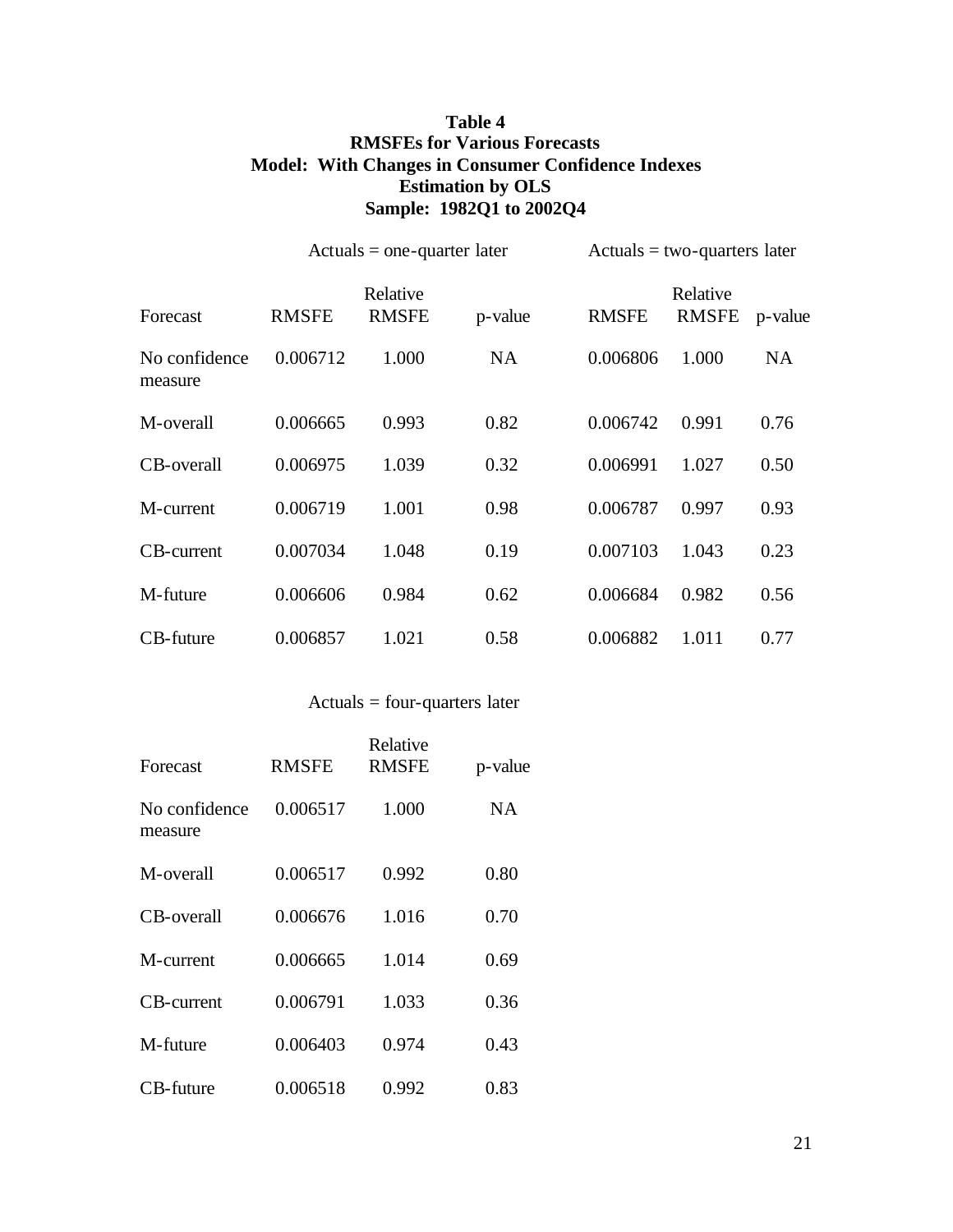## **Table 5 RMSFEs for Various Forecasts Model: With Changes in Consumer Confidence Indexes Forecasting Model Includes Only Consumption and Stock Prices Estimation by OLS Sample: 1982Q1 to 2002Q4**

|                          | $Actuals = last benchmark$ |                          |           | $Actuals = latest available$ |                           |           |
|--------------------------|----------------------------|--------------------------|-----------|------------------------------|---------------------------|-----------|
| Forecast                 | <b>RMSFE</b>               | Relative<br><b>RMSFE</b> | p-value   | <b>RMSFE</b>                 | Relative<br>RMSFE p-value |           |
| No confidence<br>measure | 0.004976                   | 1.000                    | <b>NA</b> | 0.004835                     | 1.000                     | <b>NA</b> |
| M-overall                | 0.005594                   | 1.124                    | 0.04      | 0.005402                     | 1.117                     | 0.03      |
| CB-overall               | 0.005300                   | 1.065                    | 0.14      | 0.004958                     | 1.025                     | 0.55      |
| M-current                | 0.005719                   | 1.149                    | 0.01      | 0.005579                     | 1.154                     | 0.01      |
| CB-current               | 0.005505                   | 1.106                    | 0.06      | 0.005326                     | 1.102                     | 0.06      |
| M-future                 | 0.005384                   | 1.082                    | 0.12      | 0.005198                     | 1.075                     | 0.14      |
| CB-future                | 0.005392                   | 1.083                    | 0.14      | 0.005154                     | 1.066                     | 0.28      |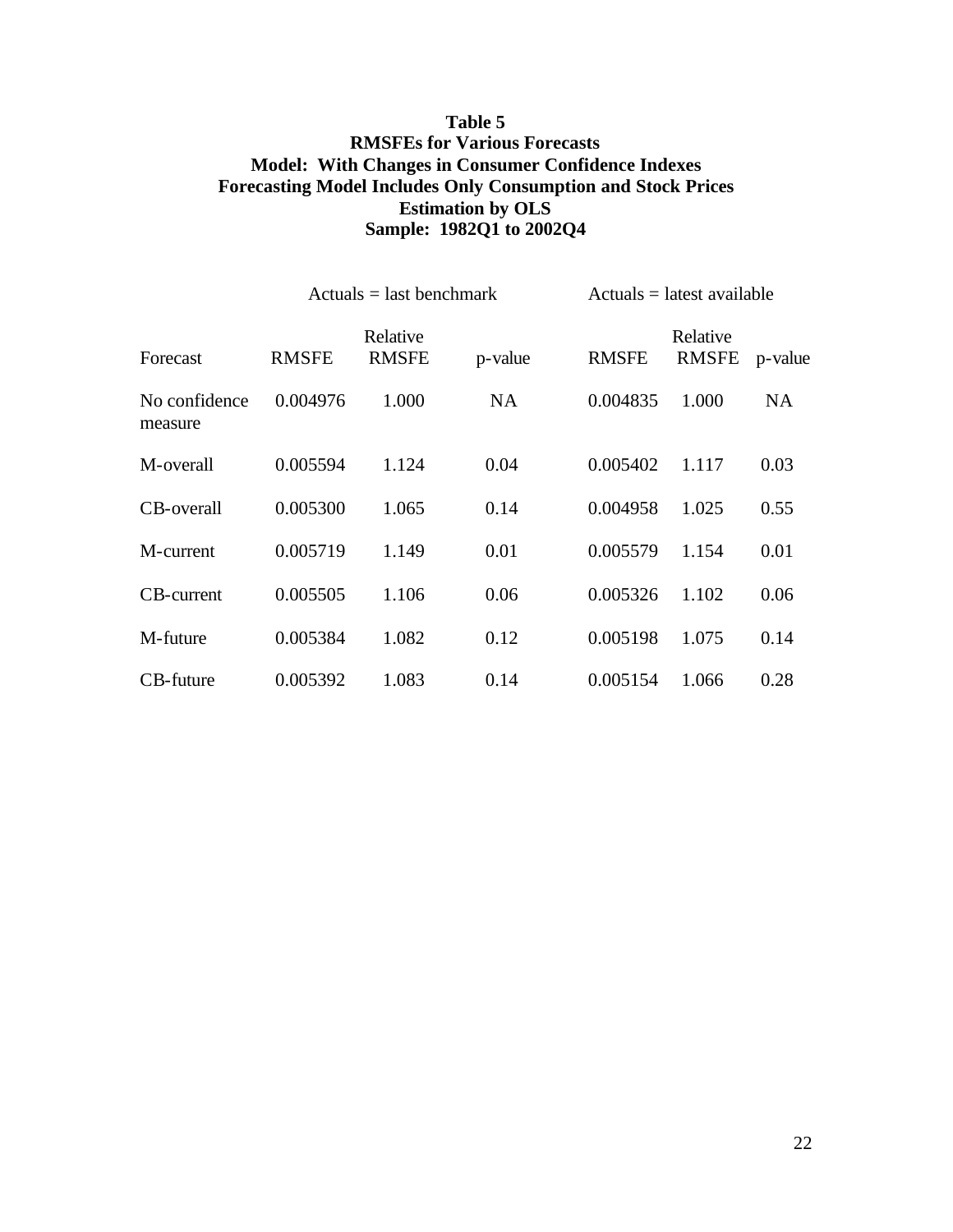## **Table 6 RMSFEs for Various Forecasts Model: With Changes in Consumer Confidence Indexes Forecasting Model Includes Only Consumption and Stock Prices Estimation by OLS; Actuals = Latest Available Sample: 1982Q1 to 2002Q4**

|                          | <b>Real-Time Estimation</b> |                          |         | <b>In-Sample Estimation</b> |                          |           |
|--------------------------|-----------------------------|--------------------------|---------|-----------------------------|--------------------------|-----------|
| Forecast                 | <b>RMSFE</b>                | Relative<br><b>RMSFE</b> | p-value | <b>RMSFE</b>                | Relative<br><b>RMSFE</b> | p-value   |
| No confidence<br>measure | 0.004835                    | 1.000                    | NA      | 0.004895                    | 1.000                    | <b>NA</b> |
| M-overall                | 0.005402                    | 1.117                    | 0.03    | 0.005058                    | 1.033                    | 0.26      |
| CB-overall               | 0.004958                    | 1.025                    | 0.55    | 0.004762                    | 0.973                    | 0.24      |
| M-current                | 0.005579                    | 1.154                    | 0.01    | 0.005233                    | 1.069                    | 0.04      |
| <b>CB-current</b>        | 0.005326                    | 1.102                    | 0.06    | 0.004880                    | 0.997                    | 0.88      |
| M-future                 | 0.005198                    | 1.075                    | 0.14    | 0.004954                    | 1.012                    | 0.66      |
| CB-future                | 0.005154                    | 1.066                    | 0.28    | 0.004832                    | 0.987                    | 0.66      |

### **Recursive Estimation with Latest-Available Data**

| Forecast                 | <b>RMSFE</b> | <b>Relative</b><br><b>RMSFE</b> | p-value   |
|--------------------------|--------------|---------------------------------|-----------|
| No confidence<br>measure | 0.004902     | 1.000                           | <b>NA</b> |
| M-overall                | 0.005204     | 1.062                           | 0.20      |
| CB-overall               | 0.004828     | 0.985                           | 0.71      |
| M-current                | 0.005547     | 1.132                           | 0.02      |
| CB-current               | 0.005035     | 1.027                           | 0.52      |
| M-future                 | 0.005011     | 1.022                           | 0.62      |
| CB-future                | 0.004891     | 0.998                           | 0.96      |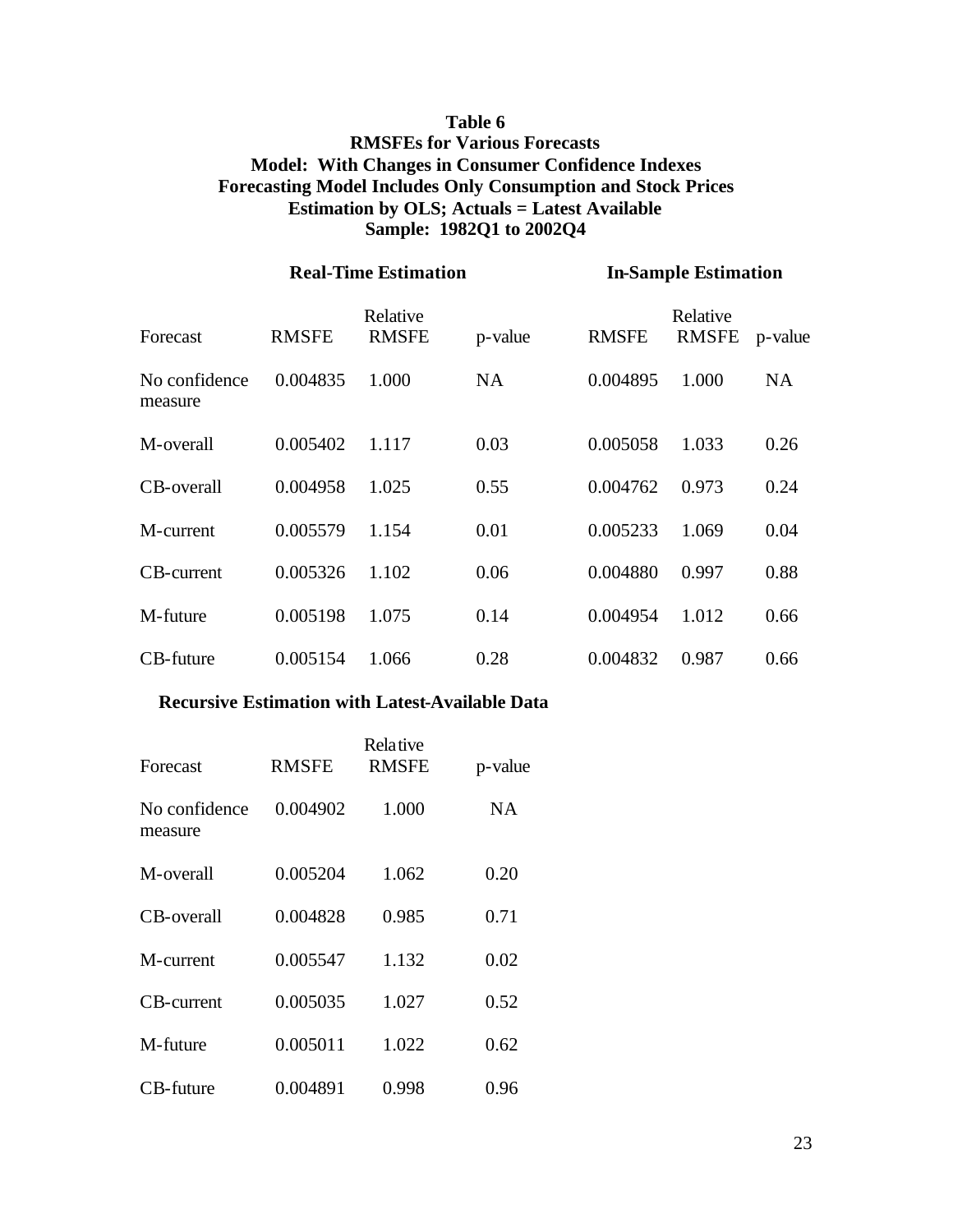

**Figure 1 Consumer Confidence Indexes, January 1978 to December 2002**

**Figure 2 Michigan Overall Index and Consumption Spending January 1978 to December 2002**

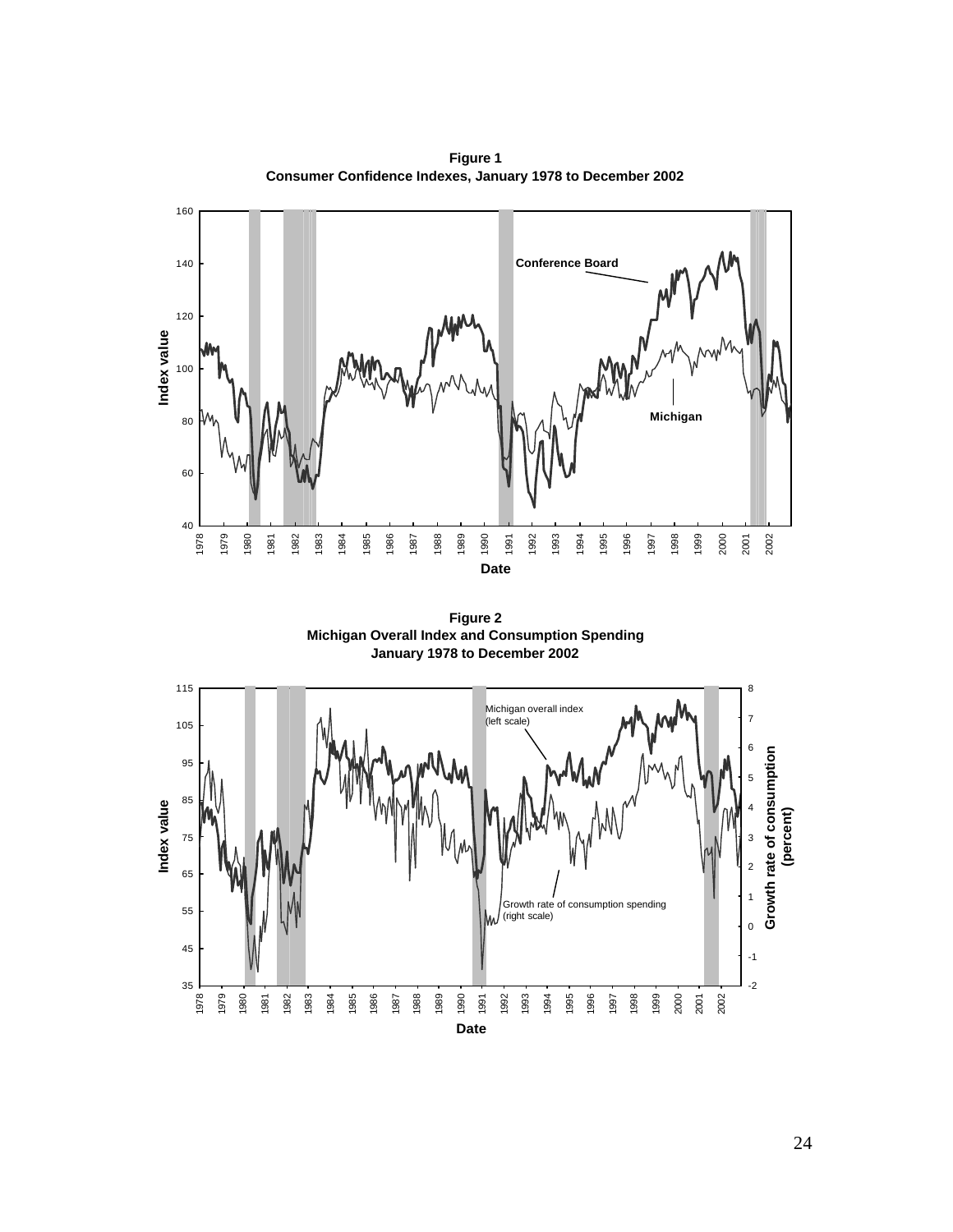

**Figure 3 Revisions to Real Consumption Growth Initial to Latest Available, 1969Q4 to 2002Q4**

**Figure 4 Alternative Actuals, 1982Q1 to 2002Q4**

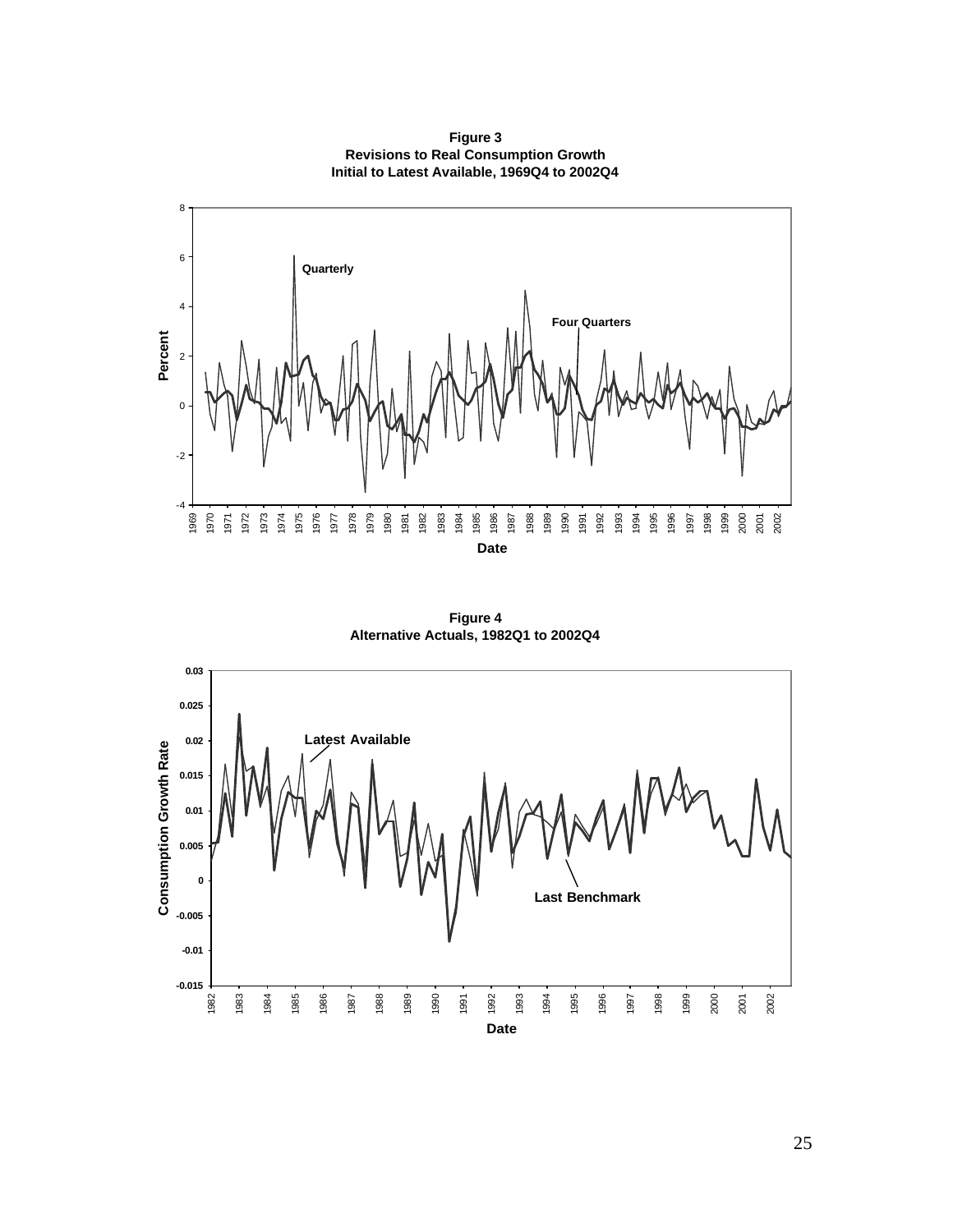**Figure 5 Comparing Forecasts Over Time, 1982Q1 to 2002Q4** 



**Figure 6 Comparing Forecasts Over Time, 1982Q1 to 2002Q4** 

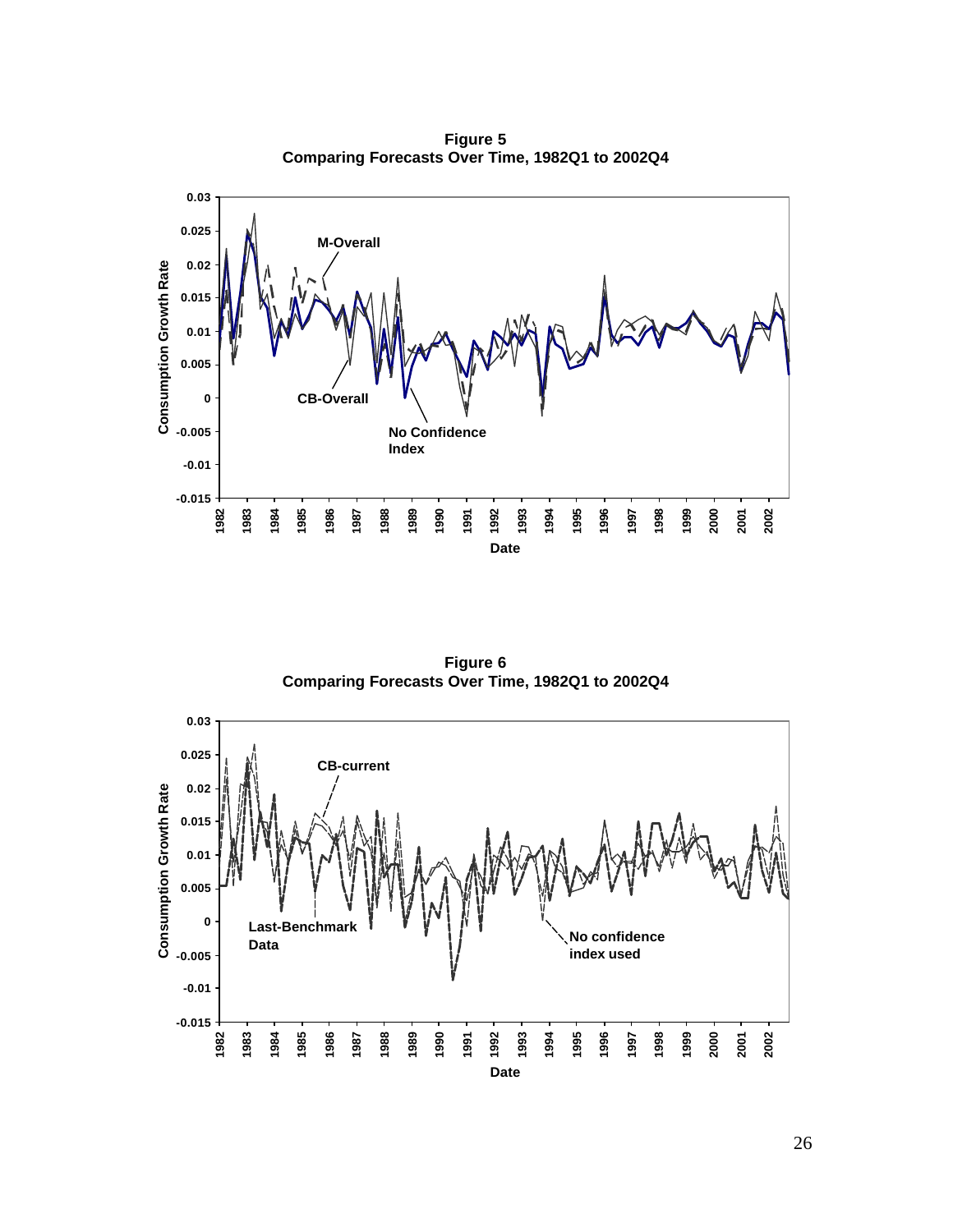#### **REFERENCES**

- Bram, Jason and Ludvigson, Sydney. "Does Consumer Confidence Forecast Household Expenditure? A Sentiment Index Horse Race." Federal Reserve Bank of New York *Economic Policy Review* (June 1998), pp. 59–78.
- Carroll, Christopher D.; Fuhrer, Jeffrey C. and Wilcox, David W. "Does Consumer Sentiment Forecast Household Spending? If So, Why?" *American Economic Review* 84 (December 1994), pp. 1397–1408.
- Clark, Todd E., and West, Kenneth D. "Using Out-of-Sample Mean Squared Prediction Errors to Test the Martingale Difference Hypothesis," manuscript, 2004.

Croushore, Dean. "Evaluating Inflation Forecasts," manuscript, 2005.

- Croushore, Dean, and Tom Stark. "A Real-Time Data Set for Macroeconomists." *Journal of Econometrics* 105 (November 2001), pp. 111-130.
- Diebold, Francis X., and Roberto S. Mariano. "Comparing Predictive Accuracy." *Journal of Business and Economic Statistics* 13 (July 1995), 253-263.
- Easaw, Joshy Z., and Saeed M. Heravi. "Evaluating Consumer Sentiment as Predictors of UK Household Consumption Behavior: Are They Accurate and Useful?" *International Journal of Forecasting* 20 (2004) 671-681.
- Garrett, Thomas, Rubén Hernández-Murillo, and Michael T. Owyang. "Does Consumer Sentiment Predict Regional Consumption?" Federal Reserve Bank of St. Louis working paper 2003-003c (September 2004).
- Harvey, David, Stephen Leybourne, and Paul Newbold. "Testing the Equality of Prediction Mean Squared Errors." *International Journal of Forecasting* 13 (June 1997), 281-291.